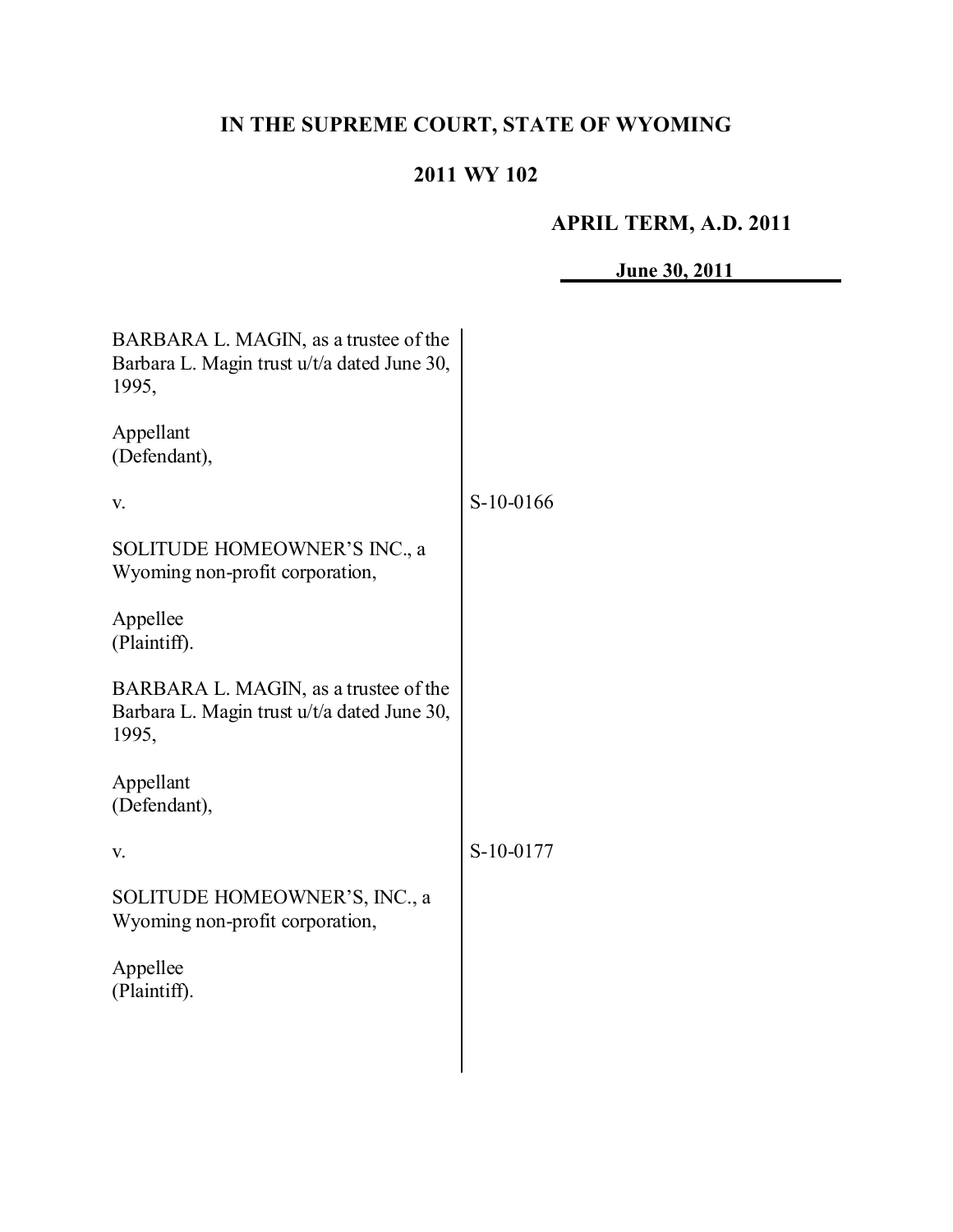### *Appeal from the District Court of Teton County*

The Honorable Norman E. Young, Judge

### *Representing Appellant in Case No. S-10-0166:*

Gerard R. Bosch and Mark J. Longfield of Law Offices of Jerry Bosch, LLC, Wilson, Wyoming. Argument by Mr. Bosch.

#### *Representing Appellee in Case No. S-10-0166:*

Glenn M. Ford of Garland Ford & Potter, LLC, Jackson, Wyoming.

### **Before KITE, C.J., and GOLDEN, HILL, VOIGT, and BURKE, JJ.**

**NOTICE: This opinion is subject to formal revision before publication in Pacific Reporter Third. Readers are requested to notify the Clerk of the Supreme Court, Supreme Court Building, Cheyenne, Wyoming 82002, of typographical or other formal errors so correction may be made before final publication in the permanent volume.**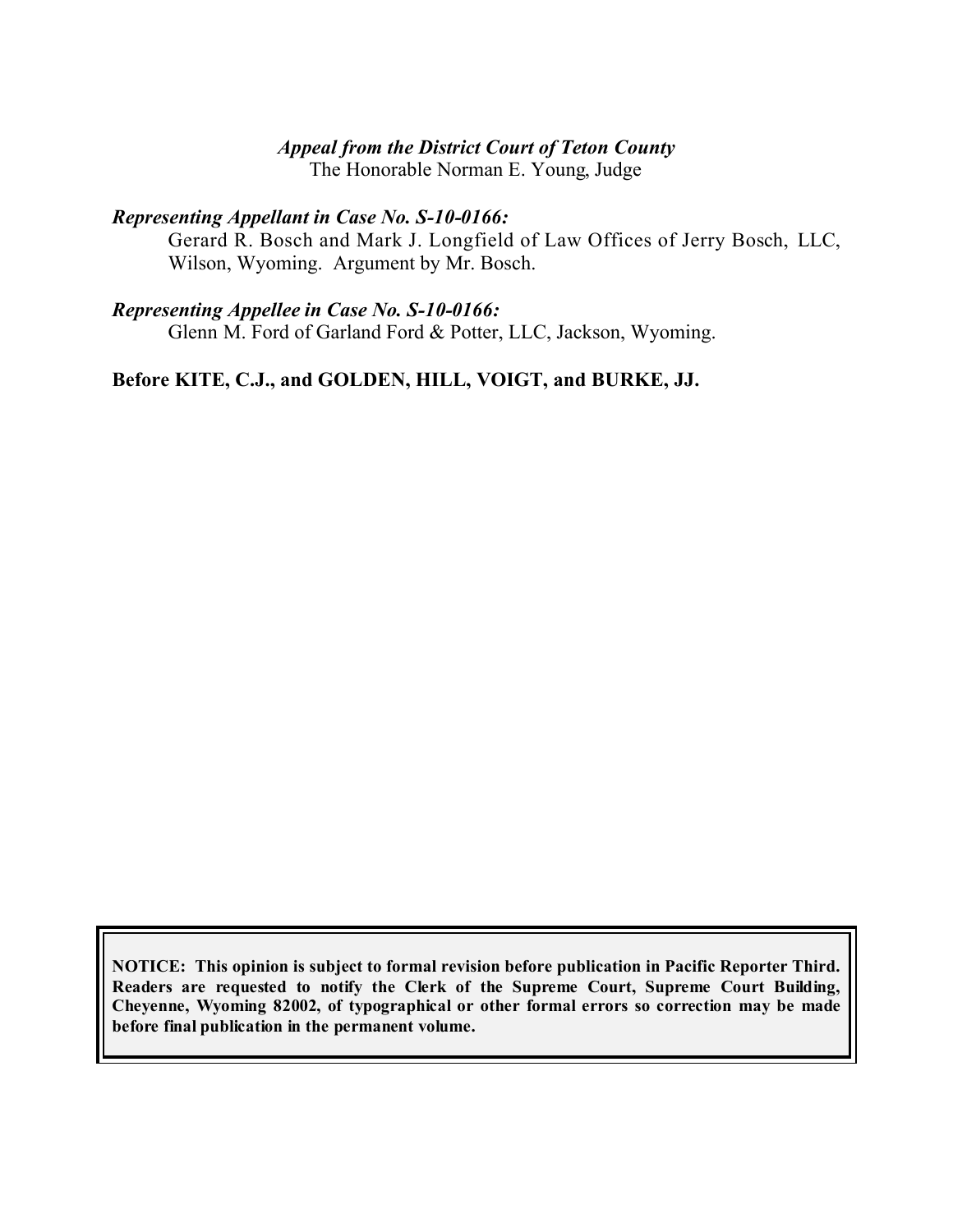### **KITE, Chief Justice.**

[¶1] The district court granted Solitude Homeowners, Inc. (Solitude) summary judgment on its claims that Barbara L. Magin had violated the subdivision's protective covenants by erecting screens, brush, log piles, and fencing. The district court also awarded Solitude attorney fees.

[¶2] On appeal, Ms. Magin challenges the district court's refusal to disqualify Solitude's counsel for having a conflict of interest and its refusal to allow her additional time to respond to Solitude's summary judgment motion. She also claims the district court erred by granting summary judgment to Solitude on the covenant violations and awarding Solitude attorney fees.

[¶3] We conclude that Solitude's counsel had a conflict of interest; however, the district court did not err by refusing to disqualify the firm because Ms. Magin's motion to disqualify was untimely. The district court also did not abuse its discretion by refusing to allow Ms. Magin additional time to respond to Solitude's summary judgment motion and properly granted summary judgment in favor of Solitude and ordered Ms. Magin to bring her property into compliance with the covenants. We conclude, however, that the district court abused its discretion by ordering Ms. Magin to pay the attorney fees generated by her former firm because it failed to segregate the non-recoverable fees associated with clearing the conflict.

[¶4] We, therefore, affirm in part and reverse in part.

### **ISSUES**

[¶5] Ms. Magin presents several issues, which we re-phrase:

1. Did the district court abuse its discretion when it denied Ms. Magin's Motion to Disqualify Solitude's attorney under Rule 1.9 of the Wyoming Rules of Professional Conduct for Attorneys at Law and for a hearing on the matter?

2. Did the district court abuse its discretion by denying Ms. Magin's motion to continue the summary judgment hearing and/or motion for extension of time to respond to Solitude's motion for summary judgment?

3. Did the district court err by granting summary judgment in favor of Solitude on the basis that Ms. Magin had violated the covenants?

4. Did the district court abuse its discretion by awarding Solitude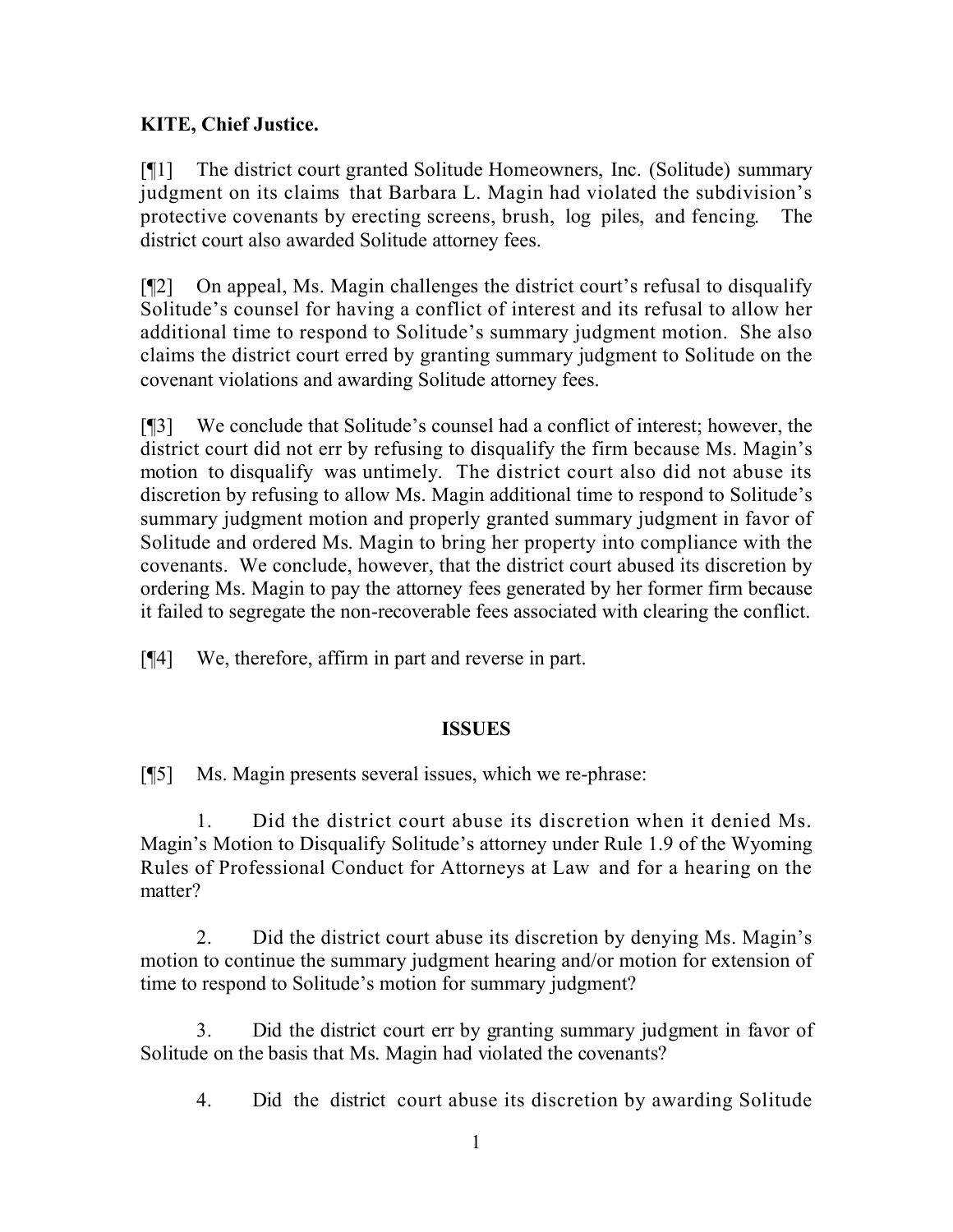#### **FACTS**

[¶6] In 1997, Ms. Magin purchased Lot 34 in the Solitude subdivision in Teton County, Wyoming. Shortly after she purchased the property, the Solitude Site Committee informed her that pre-existing fences and a "bully" barn were in violation of the subdivision covenants. She retained attorney Joseph Moore, and he contacted the individual from whom Ms. Magin had purchased the property seeking compensation or assistance with bringing the property into compliance with the covenants. Mr. Moore also negotiated with the Solitude Site Committee to avoid litigation over the covenant violations. Ms. Magin objected to Mr. Moore's bill and a proceeding before the Wyoming State Bar Committee for Resolution of Fee Disputes was commenced. Mr. Moore apparently withdrew his bill before the committee issued a decision.

[¶7] On February 4, 2008, Solitude filed a complaint against Ms. Magin alleging different violations of the covenants and seeking to recover the attorney fees it incurred in enforcing the covenants. Solitude's original law firm withdrew and on September 5, 2008, attorney Glenn Ford entered an appearance on Solitude's behalf. Mr. Ford practiced in the same firm as Ms. Magin's original attorney, Mr. Moore. Mr. Moore claimed that he contacted Ms. Magin's current attorney, Gerard Bosch, prior to Mr. Ford agreeing to represent Solitude and he and Mr. Bosch agreed there was no conflict of interest. Mr. Bosch acknowledged they had talked, but stated that Ms. Magin verbally agreed to waive the conflict provided Mr. Moore did not participate in the litigation. No written waiver of conflict was executed as required by Wyoming Rule of Professional Conduct for Attorneys at Law 1.9.

[¶8] Over a year later, on September 29, 2009, Mr. Moore attended a hearing on pending motions with Mr. Ford. On October 9, 2009, Ms. Magin filed a motion to disqualify Mr. Ford from acting as Solitude's counsel because he had a conflict of interest. Ms. Magin submitted various materials and asked for another judge or magistrate to review them *in camera* because they were privileged and she was apparently concerned that the presiding judge's consideration of the underlying covenant violation issue may be tainted by the materials. On November 19, 2009, the district court denied the motion to disqualify and the motion for *in camera*  review without holding a hearing and without offering an explanation for its rulings. Ms. Magin filed a motion for reconsideration the following day. On December 18, 2009, the matter was assigned to another district court judge as a result of the retirement of the first judge. On February 22, 2010, the newly appointed judge set all pending matters for a hearing on April 1, 2010.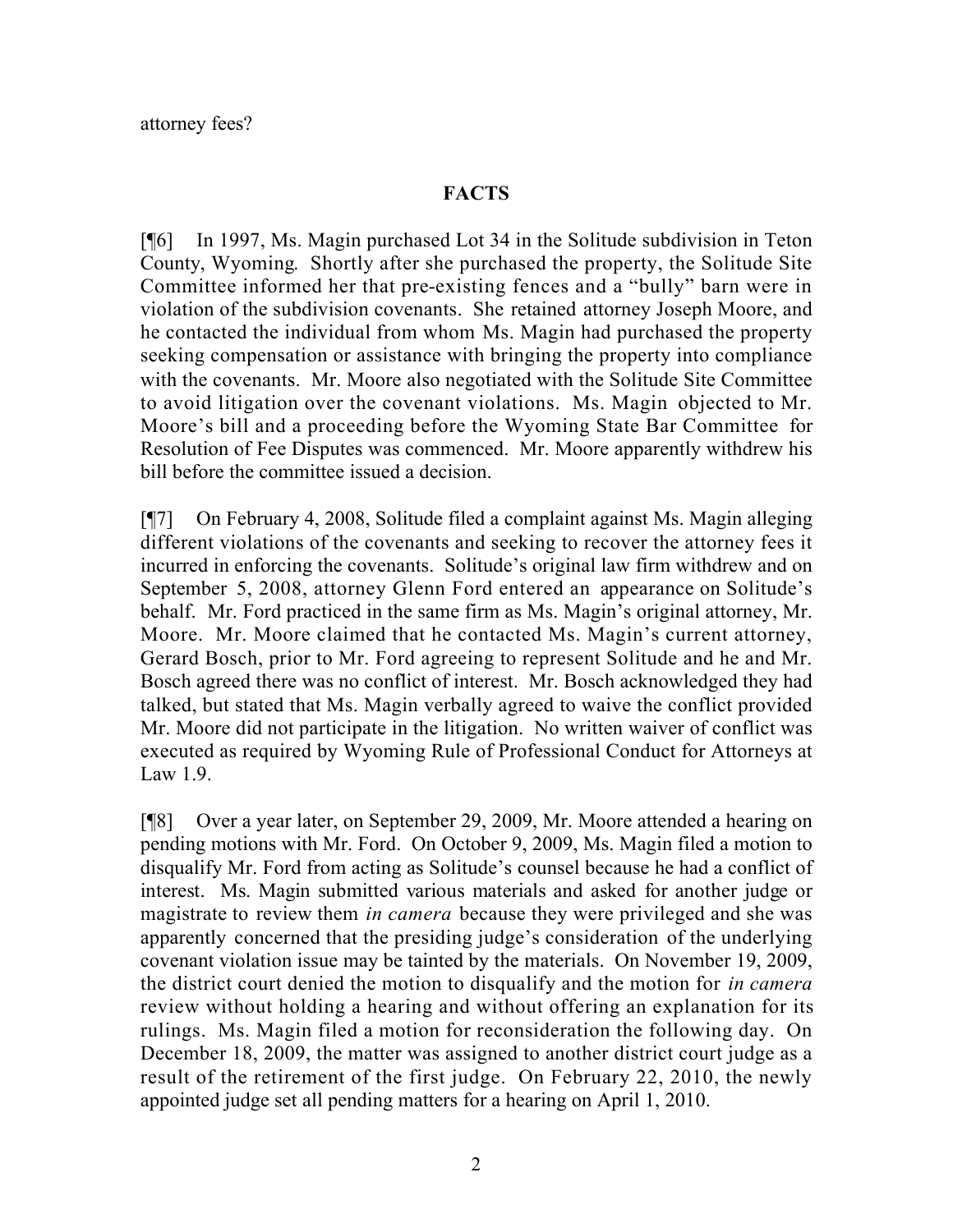[¶9] At that hearing, the district court denied Ms. Magin's motion for reconsideration of the denial of her request for disqualification, again without holding an evidentiary hearing but indicating he presumed that the previous judge had reviewed the *in camera* materials. The court also denied Ms. Magin's motion to continue the summary judgment hearing and her request for additional time to respond to the summary judgment motion and considered the case on the merits. The district court granted summary judgment in favor of Solitude, concluding that Ms. Magin had violated the covenants and Solitude was entitled to attorney fees. Solitude filed its motion for attorney fees, and the district court awarded all of the fees sought by Solitude. Ms. Magin appealed from the order denying her motion for disqualification, the order granting summary judgment in favor of Solitude and the order granting Solitude attorney fees.

#### **DISCUSSION**

#### *A. Disqualification/Conflict of Interest*

[¶10] A district court's ruling on a motion to disqualify for a conflict of interest is reviewed for abuse of discretion. *Carlson v. Langdon,* 751 P.2d 344, 350 (Wyo. 1988). Ms. Magin's motion was based upon Rule 1.9(a):

> (a) A lawyer who has formerly represented a client in a matter shall not thereafter represent another person in the same or a substantially related matter in which that person's interests are materially adverse to the interests of the former client unless the former client makes an informed decision to waive the conflict, confirmed in writing signed by the client.

Although Mr. Ford did not formerly represent Ms. Magin, another member of his firm, Mr. Moore, did. Rule of Professional Conduct for Attorneys at Law 1.10(a) imputes a conflict of interest to all members of a law firm:

> (a) While lawyers are associated in a firm, none of them shall knowingly represent a client when any one of them practicing alone would be prohibited from doing so by Rules 1.7 or 1.9, unless the prohibition is based on a personal interest of the prohibited lawyer and does not present a significant risk of materially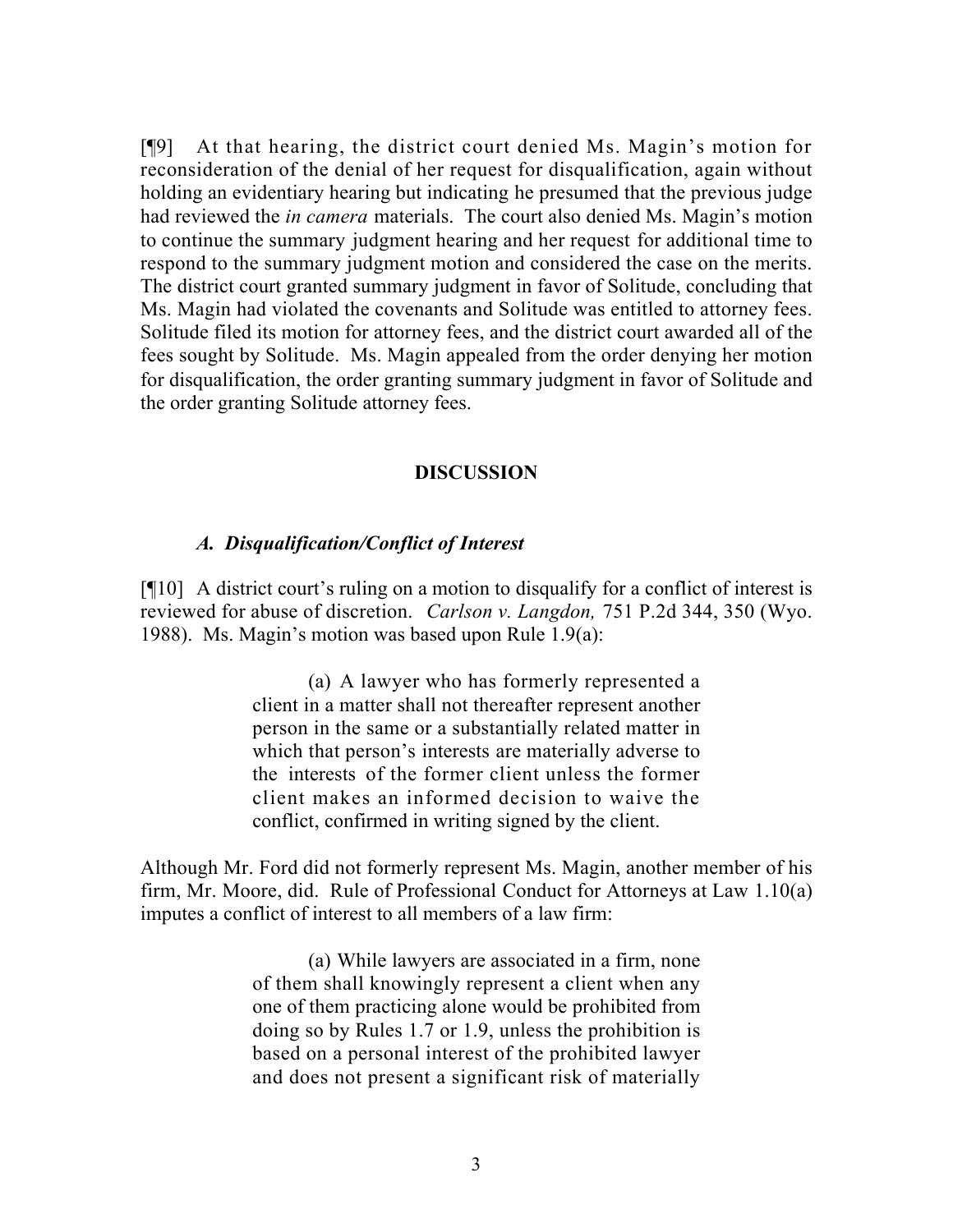limiting the representation of the client by the remaining lawyers in the firm.

Thus, Mr. Ford was disqualified from representing Solitude to the same extent as Mr. Moore.

[¶11] In *Simpson Performance Prods., Inc., v. Robert W. Horn, P.C.,* 2004 WY 69, ¶ 16, 92 P.3d 283, 287 (Wyo. 2004), we identified four elements which must be proven to establish a Rule 1.9 violation:

> First, there must have been a valid attorney-client relationship between the attorney and the former client . . . . Second, the interests of the present and former clients must be materially adverse . . . . Third, the former client must not have consented, in an informed manner, to the new representation . . . . Finally, the current matter and the former matter must be the same or substantially related.

*Sullivan County Regional Refuse Disposal Dist. v. Town of Acworth,* 141 N.H. 479, 686 A.2d 755, 757 (1996).

[¶12] Solitude concedes that all of the elements of the test are met in this case, with the exception of the last element. It contends that the current matter is not the same as or substantially related to the former matter. Comment 3 to Rule 1.9 discusses the definition of "substantially related":

> [3] Matters are "substantially related" for purposes of this Rule if they involve the same transaction or legal dispute or if there otherwise is a substantial risk that confidential factual information as would normally have been obtained in the prior representation would materially advance the client's position in the subsequent matter. . . . [For example,] a lawyer who has previously represented a client in securing environmental permits to build a shopping center would be precluded from representing neighbors seeking to oppose rezoning of the property on the basis of environmental considerations; however, the lawyer would not be precluded, on the grounds of substantial relationship, from defending a tenant of the completed shopping center in resisting eviction for nonpayment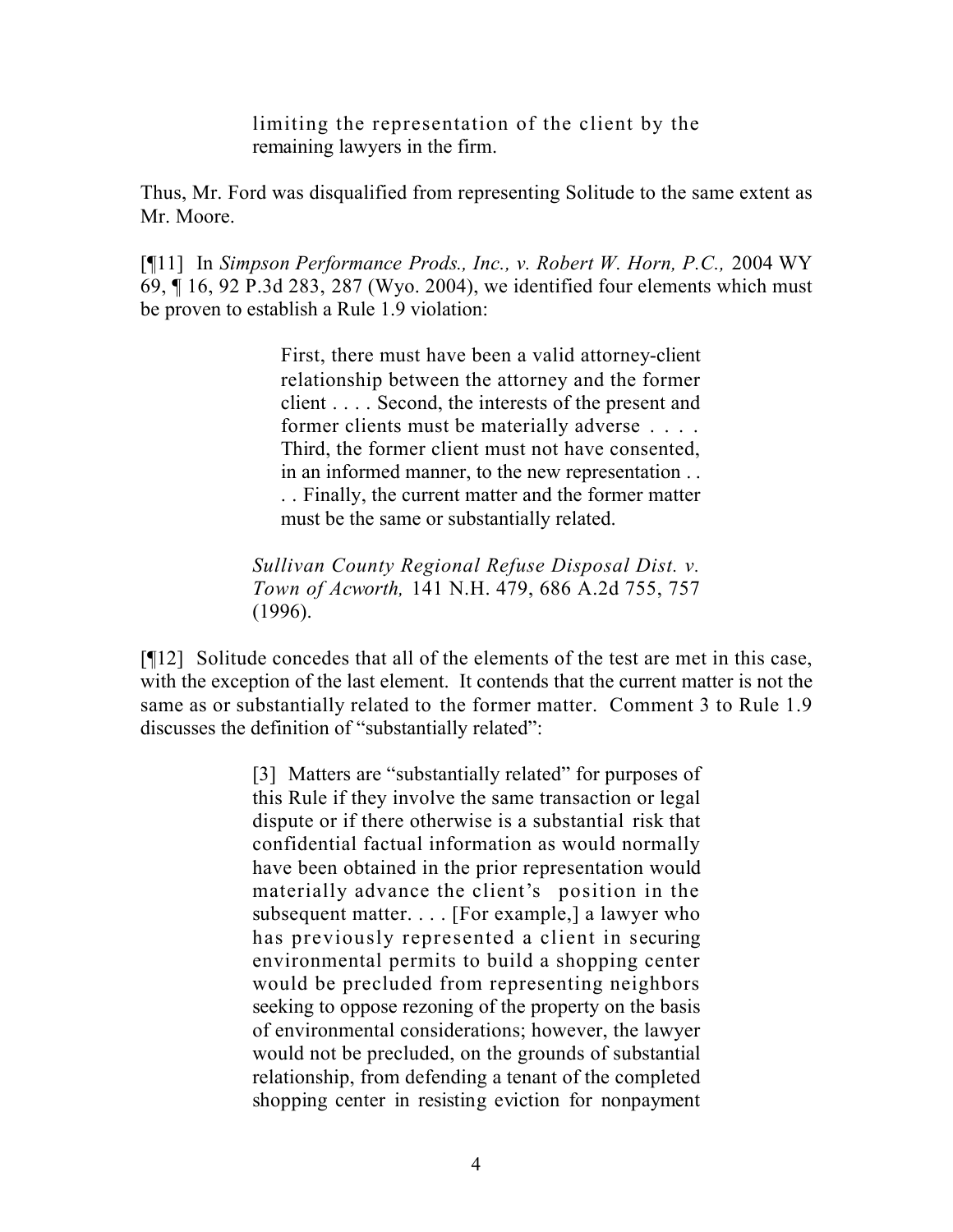of rent. . . . Information acquired in a prior representation may have been rendered obsolete by the passage of time, a circumstance that may be relevant in determining whether two representations are substantially related. . . . A former client is not required to reveal the confidential information learned by the lawyer in order to establish a substantial risk that the lawyer has confidential information to use in the subsequent matter. A conclusion about the possession of such information may be based on the nature of the services the lawyer provided the former client and information that would in ordinary practice be learned by a lawyer providing such services.

[¶13] As the comment makes clear, the determination of whether the current and former matters are substantially related is inherently factual. In light of the factual nature of the issue, the Tenth Circuit Court of Appeals has stated the following with regard to the necessity of an evidentiary hearing:

> If the moving party makes a non-frivolous allegation that he has had an attorney-client relationship in a substantially related matter, a district court must investigate the allegation further through an evidentiary hearing before denying a motion to disqualify. Failure to do so constitutes an abuse of discretion.

*United States v. LaVallee,* 439 F.3d 670, 681-82 (10 th Cir. 2006), citing *United States v. Stiger,* 413 F.3d 1185, 1196 (10 th Cir. 2005). *See also*, *Simpson,* ¶ 20, 92 P.3d at 288 (indicating that the determination of whether a conflict of interest exists requires a "fact-intensive analysis").

[¶14] Solitude argued that the present matter was not substantially related to Mr. Moore's prior representation of Ms. Magin. It insisted that Mr. Moore's representation of Ms. Magin involved a dispute with the seller of the property over covenant violations and was resolved years ago, while the current matter involves different violations of the covenants and was brought by the homeowners' association. All of that is true. However, the materials submitted by Ms. Magin establish that the genesis of the first dispute was a claim by Solitude and her neighbors that certain structures and fences constructed on her property by her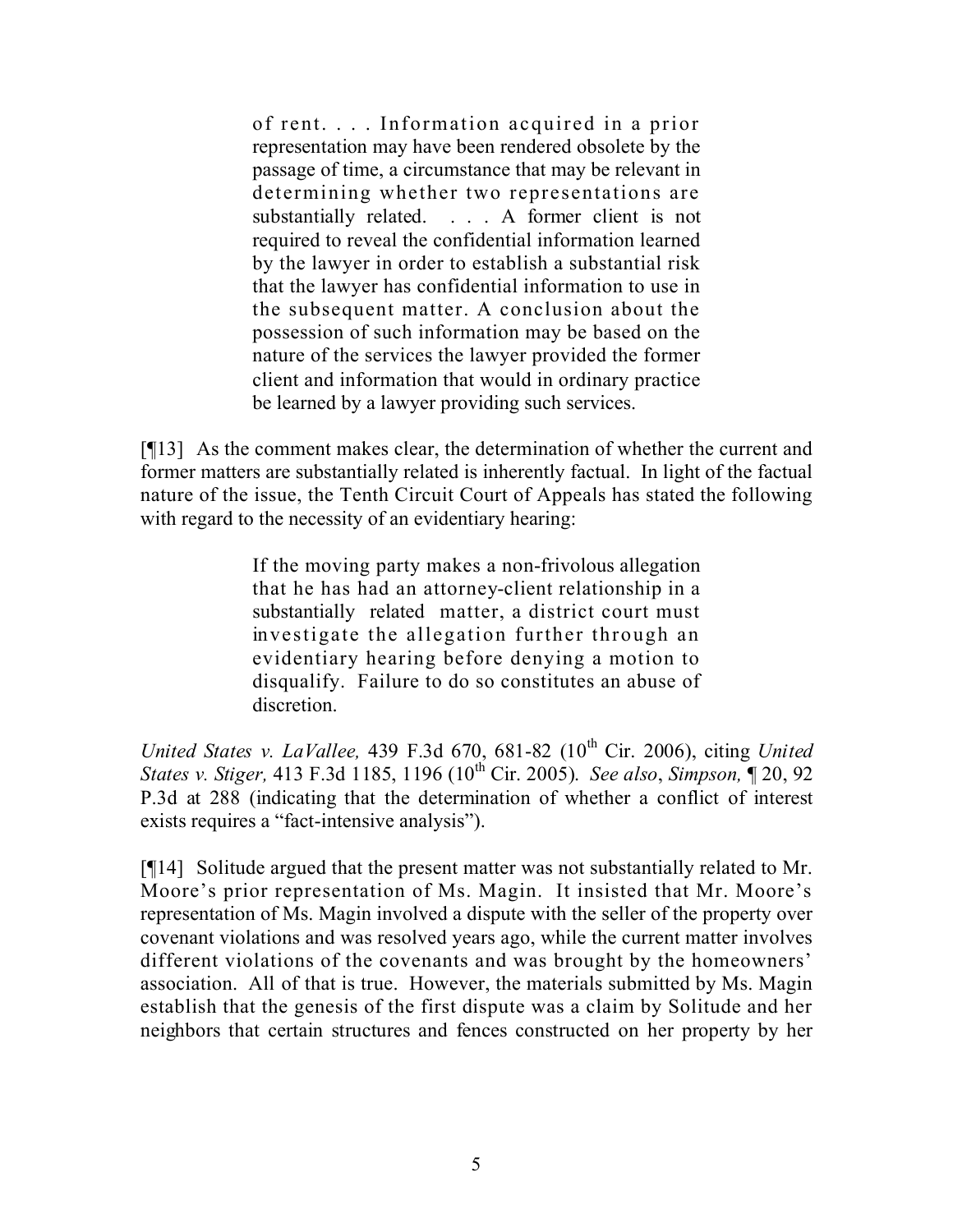predecessor violated the covenants.<sup>1</sup> Ms. Magin's submissions showed that Mr. Moore advised her with regard to interpretation of some of the same covenants at issue here and negotiated with Solitude with regard to the covenant violations.

[¶15] Ms. Magin certainly presented a non-frivolous allegation that the matters were substantially related. As such, the district court was obligated to conduct an evidentiary hearing. The court's failure to do so amounted to an abuse of discretion. *See LaVallee,* 439 F.3d at 681-82. Although we would normally remand to the district court to hold an evidentiary hearing on the issue of whether the current and former matters were substantially related, the record contains sufficient information for us to make a determination. In any event, a remand is unnecessary because, as explained *infra,* the motion to disqualify was untimely.

[¶16] The interest served by Rule 1.9 is the protection of the confidentiality of the client's information. "[P]reservation of a client's confidences has been described as the 'bedrock principle of the Anglo-American legal system.'" *Bevan v. Fix,*  2002 WY 43, ¶ 50, 42 P.3d 1013, 1028 (Wyo. 2002), quoting Mallen and Smith, Legal Malpractice, Adverse Representation § 17.3 Ethical Considerations ( $5^{th}$  ed. 2000), which quoted *In re Complex Asbestos Litigation,* 283 Cal. Rptr. 732 (1991). In *Carlson,* 751 P.2d at 348, we stated that "the communication of confidential information is presumed once a showing is made that the matter in which an attorney formerly provided representation is substantially related to matters in the pending action." We adopted a broad test for determining whether a substantial relationship exists between the two matters. "If the two matters have common facts, the attorney is in a position to receive confidential information which possibly could be used to the detriment of the former client in the later proceeding." *Id.* at 349 (citation omitted).

[¶17] *Carlson* is an example of where disqualification was required. There, Carl Carlson and his mother retained attorney A.B. to draft a lease agreement which apparently gave Mr. Carlson the option to purchase property belonging to his mother after her death in return for his leasing the property and making improvements upon it. *Id.* at 345-46. Citizens National Bank & Trust Co. had loaned Ms. Carlson money and urged her to sell the property to pay off the loan. She advised Mr. Carlson she was terminating the lease and selling the property, and Mr. Carlson retained another attorney, E.F., to file suit against Ms. Carlson and the bank, alleging conspiracy to interfere with the contractual relationship between the Carlsons and intentional infliction of emotional distress. *Id.* at 346.

 $\overline{a}$ <sup>1</sup> We have reviewed the materials submitted *in camera* by Ms. Magin. In an effort to preserve the confidentiality of the information contained in those materials, we are limiting our discussion to matters which were also disclosed in Ms. Magin's district court pleadings and/or appellate brief. We note, however, that the *in camera* materials contain additional evidence and reinforce our conclusion that the matters were substantially related.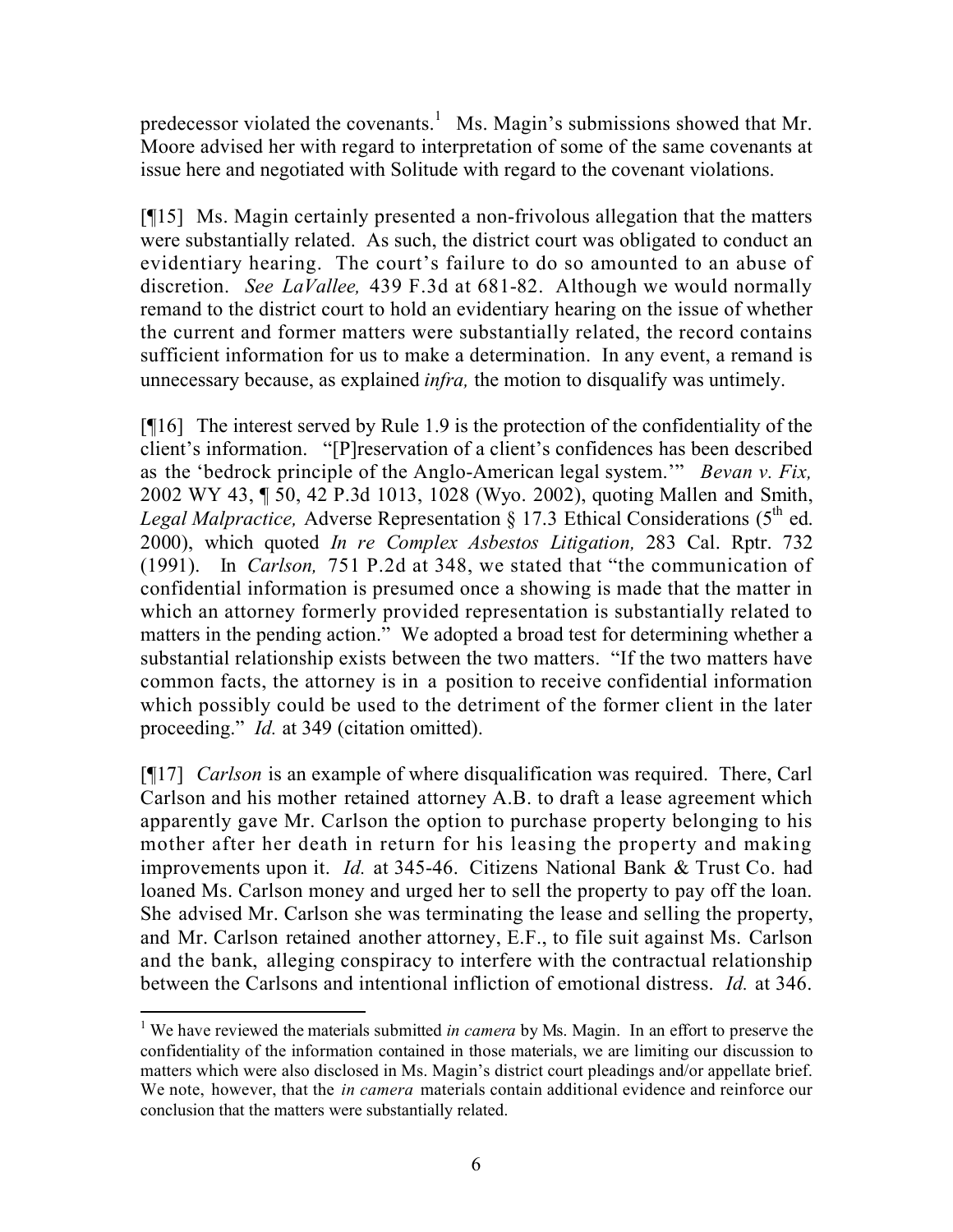A.B. appeared and answered on behalf of Citizens. *Id.* On appeal, this Court held that the district court abused its discretion by denying Mr. Carlson's motion to disqualify A.B. from acting as Citizens' attorney. We ruled that A.B.'s prior representation of Mr. Carlson and later representation of Citizens were substantially related because they both concerned the "existence, content and effect" of the lease agreement between Mr. Carlson and his mother. *Id.* at 349-50.

[¶18] Solitude attempts to distinguish *Carlson* from the present case by stating that Mr. Moore did not draft the agreement at issue, i.e. the covenants, and the earlier dispute was between Ms. Magin and the seller. As we stated above, the documents submitted by Ms. Magin showed that, while the earlier dispute involved the seller, it started with assertions by Solitude and Ms. Magin's neighbors that her property was in violation of the covenants.

[¶19] The present proceeding involves conditions which Ms. Magin herself created several years after the first matter was resolved. Nevertheless, the interpretation and application of the covenants were directly at issue in both proceedings. Mr. Moore provided advice to Ms. Magin about the covenants which went beyond the violations alleged at that time including specific advice on how to vote on proposed amendments to the covenants, some of which are directly at issue in this case. The circumstances here are similar to the example provided in Rule 1.9, Comment 3, where an attorney who represented "a client in securing environmental permits to build a shopping center would be precluded from representing neighbors seeking to oppose rezoning of the property on the basis of environmental considerations." Despite the passage of time between the two proceedings, they involved common facts including the interpretation and application of the covenants. The matters were, therefore, substantially related and Mr. Moore, Mr. Ford and their firm were prohibited, under Rule 1.9, from representing Solitude against Ms. Magin.

[¶20] Our inquiry does not, however, end with the conclusion that a conflict of interest existed. Solitude argues that Ms. Magin surrendered her right to disqualify Mr. Ford because she did not file a motion to disqualify within a reasonable time after she discovered the conflict. The district court did not state its reasons for denying Ms. Magin's motion to disqualify; thus, it may have determined that the motion was untimely. In any event, we can affirm a district court's ruling on any basis appearing in the record. *See, e.g*., *Walker v. Karpan,*  726 P.2d 82, 89 (Wyo. 1986).

[¶21] If the client does not file a motion to disqualify within a reasonable time, she is deemed to have waived her objection to the conflict. *Trust Corp. of Montana v. Piper Aircraft Corp.,* 701 F.2d 85, 87-88 (9 th Cir. 1983). *See also*, *Central Milk Producers Coop. v. Sentry Food Stores, Inc.,* 573 F.2d 988, 992 (8 th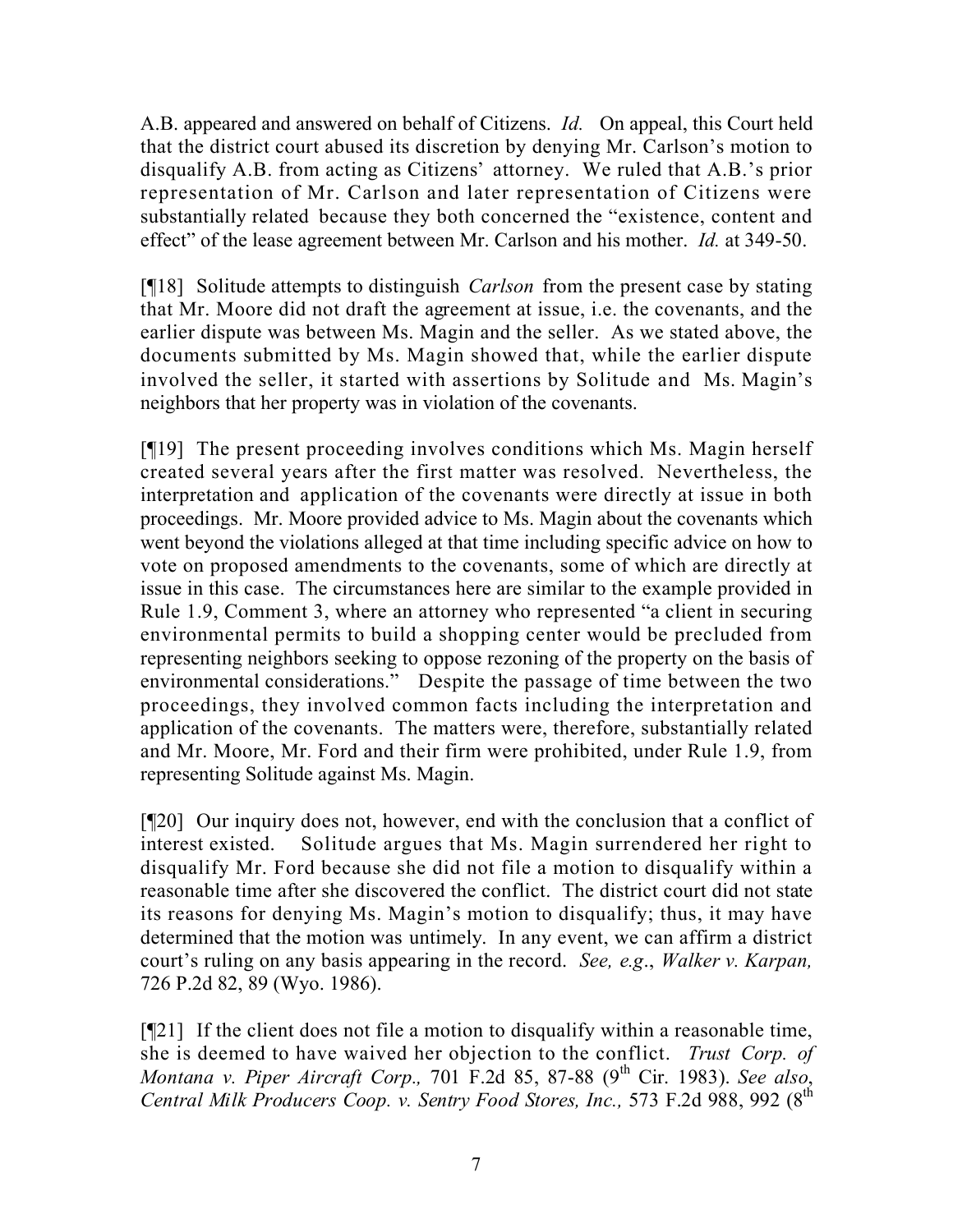Cir. 1978); *Redd v. Shell Oil Co.,* 518 F.2d 311, 315 (10 th Cir. 1975); J. Burman, *Conflicts of Interest in Wyoming,* 35 Land & Water L. Rev. 79, 100 (2000). Because of the potential for use of a late motion to disqualify as a technique of harassment, courts particularly frown upon clients waiting until significant work has been performed in a case to request disqualification. *See id.*

[¶22] Mr. Ford entered his appearance on September 5, 2008; Ms. Magin did not file her motion to disqualify until over a year later, on October 9, 2009. Ms. Magin's attorney, Mr. Bosch, explained the delay by stating that when Mr. Moore contacted him before Mr. Ford entered his appearance and asked for a waiver of conflict, Ms. Magin verbally agreed to waive the conflict provided Mr. Moore did not participate in the current matter. Shortly after Mr. Moore attended the September 29, 2009, hearing allegedly in violation of the verbal agreement, Ms. Magin filed her motion to disqualify.

[¶23] Mr. Moore offered a different explanation. He filed an affidavit in which he stated that he had not sought a waiver of conflict because no conflict existed. Arguing on appeal that Ms. Magin's motion was untimely, Mr. Ford asserts that because her attorney initially consented to Mr. Ford's representation of Solitude, $2^2$ she should not be allowed to seek disqualification at this late date.

[¶24] As we concluded above, a conflict did exist and Mr. Ford and Mr. Moore were obligated to obtain a waiver from Ms. Magin. Rule 1.9(a) does not allow verbal waivers of conflicts and specifically requires that "the former client make[] an informed decision to waive the conflict, confirmed in writing signed by the client." *See, e.g.*, *Boldridge v. State,* 215 P.3d 585, 593 (Kan. 2009) (indicating that unless there are special circumstances, such as a waiver made on the record after informed consent, a verbal waiver will not satisfy the written waiver requirement). An obvious purpose of the rule requiring a written waiver is to have the parameters of the parties' waiver agreement formalized to prevent precisely this type of dispute from arising later. Therefore, Ms. Magin's verbal waiver was not effective under Rule 1.9(a) to waive the conflict of interest.

[¶25] Ms. Magin was aware of Mr. Ford's conflict of interest when he entered his appearance on behalf of Solitude and she did not effectively waive the conflict. Consequently, she had an obligation to demand Mr. Ford's disqualification in a timely manner. She did not file her motion for disqualification until over a year after Mr. Ford began representing Solitude. During that time, the parties performed significant work on the case, including conducting discovery, locating expert witnesses and filing dispositive motions. An order by the district court

 $\overline{a}$  $2$  This statement contradicts, to some extent, Mr. Moore's averment that he had not asked for a waiver because no conflict of interest existed.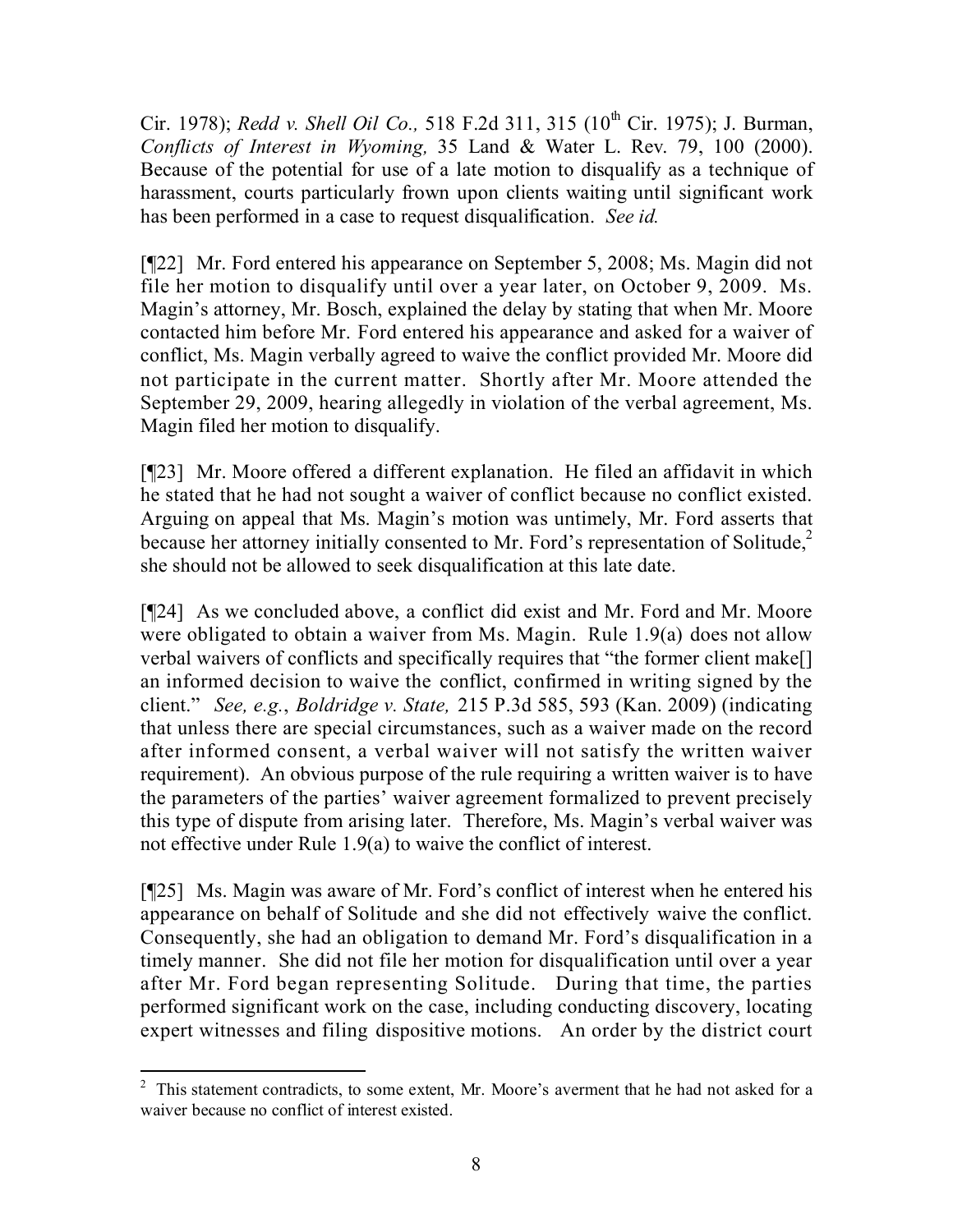requiring Mr. Ford to withdraw at that late date would have wasted judicial resources and prejudiced Solitude by requiring it to find new counsel costing additional time and money and unnecessarily delaying resolution of the matter. *See, e.g.*, *Central Milk,* 573 F.2d at 992 (holding "[a] motion to disqualify should be made with reasonable promptness after a party discovers the facts which lead to the motion"); *Redd,* 518 F.2d at 315 (holding motion to disqualify should be filed as soon as conflict becomes known to "avoid the very kind of disorder which resulted" from the delay); *Trust Corp. of Montana,* 701 F.2d at 87 ("It is well settled that a former client who is entitled to object to an attorney representing an opposing party on the ground of conflict of interest but who knowingly refrains from asserting it promptly is deemed to have waived that right."). We conclude, therefore, that Ms. Magin surrendered her right to request the disqualification of Mr. Ford because she delayed in filing her motion and the district court did not abuse its discretion by denying the motion or refusing to reconsider its denial.

### *B. Continuance/Discovery – Summary Judgment*

[¶26] In two related issues, Ms. Magin challenges the district court's refusal to grant her motion to continue the summary judgment hearing and her motion for additional time to conduct discovery. The district court has broad discretion to grant or deny a motion for continuance and absent a manifest abuse of discretion, the reviewing court will not disturb its ruling. *Abraham v. Great Western Energy, LLC,* 2004 WY 145, ¶ 16, 101 P.3d 446, 454 (Wyo. 2004).

> To find an abuse of discretion, the refusal must be so arbitrary as to deny appellant due process, and the burden rests upon appellant to prove actual prejudice and a violation of his rights. Upon review we look at the peculiar circumstances of the case and the reasons presented to the trial judge at the time of the request. *Byrd v. Mahaffey,* 2003 WY 137, ¶ 7, 78 P.3d 671, ¶ 7 (Wyo. 2003).

*Id. See also*, *Jacobson v. Cobbs,* 2007 WY 99, ¶ 10, 160 P.3d 654, 657 (Wyo. 2007).

[¶27] Solitude filed its motion for summary judgment in August 2009. Ms. Magin filed motions for extension of time to respond to the summary judgment motion in August and September 2009, citing Solitude's failure to comply with her discovery requests. At the hearing on September 29, 2009, the district court ordered Solitude to produce the documents requested by Ms. Magin and make its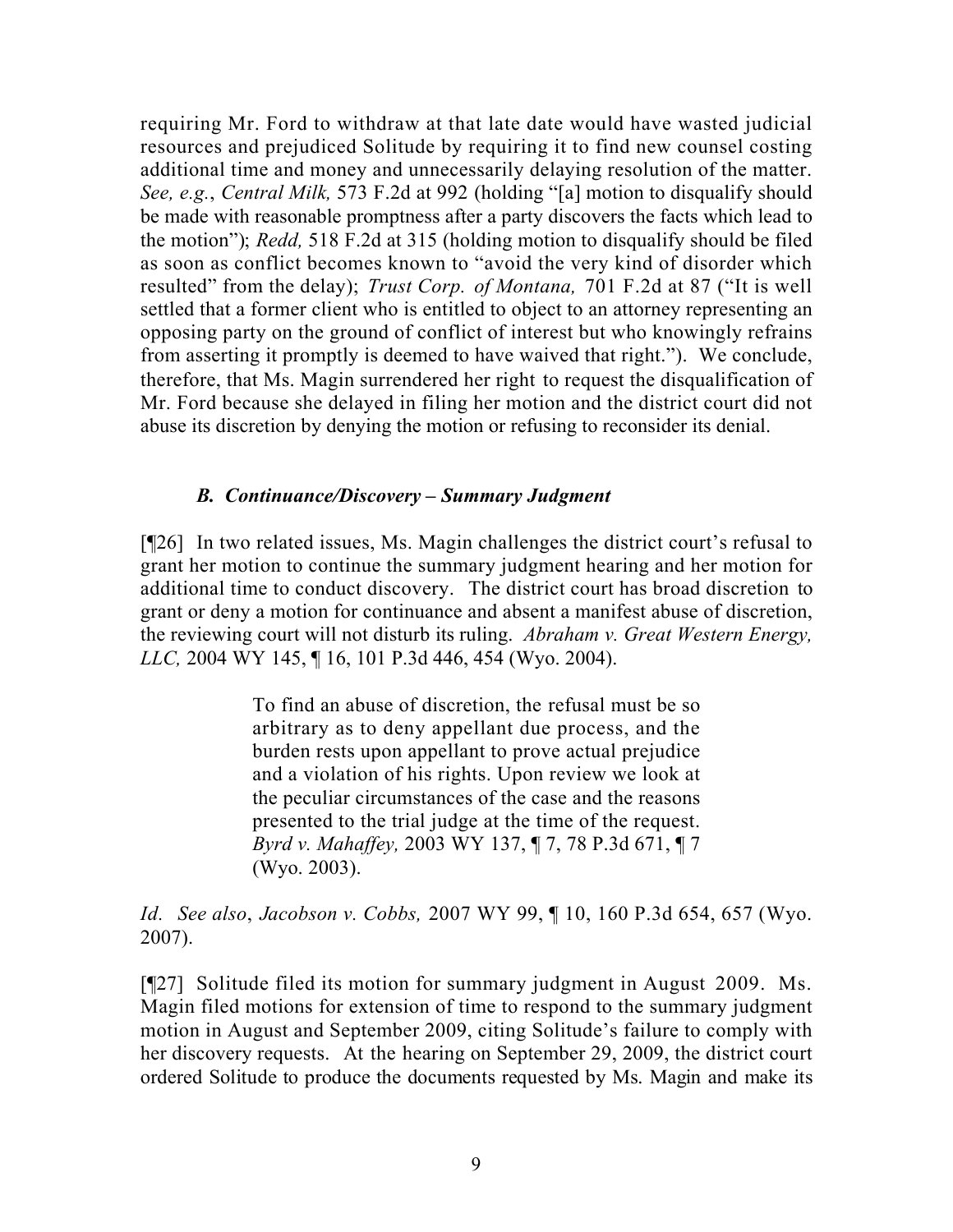board members and experts available for depositions. Solitude produced documents to Ms. Magin in October 2009.

[¶28] The record contains no evidence that Ms. Magin made any effort to depose the Solitude board members and experts following the district court's ruling that she was entitled to do so. If she did and was refused by Solitude, Ms. Magin filed no motion to compel. Additionally, after Solitude produced the documents in October 2009, the record contains no evidence that Ms. Magin requested additional information or used the documents produced to prepare a response to Solitude's motion for summary judgment.

[¶29] On February 22, 2010, the district court *sua sponte* set a hearing on all pending motions for April 1, 2010. Ms Magin still took no action to prepare a response to the summary judgment motion and on March 26, 2010, filed a motion to continue the hearing on Solitude's summary judgment motion. The district court denied the motion to continue on March 30, 2010. On the day of the hearing, Ms. Magin filed a memorandum requesting additional time to respond to Solitude's summary judgment motion under W.R.C.P. 56(f), citing among other reasons, the need to depose several witnesses. The district court denied the request and granted summary judgment on the merits in favor of Solitude.

[¶30] Ms. Magin claims the district court should have continued the hearing and allowed her additional time to conduct discovery because it had not ruled on her motion for reconsideration of the disqualification motion and had not established discovery deadlines after ordering Solitude to comply with her discovery requests at the September 29, 2009, hearing. Although a district court has the power to reconsider its pre-judgment rulings, *see, e.g.*, *Steranko v. Dunks,* 2009 WY 9, ¶ 6, 199 P.3d 1096, 1096-97 (Wyo. 2009) (order granting petition for writ of review), Ms. Magin provides no authority that a motion for reconsideration of a prejudgment ruling relieves litigants of their responsibility to respond timely to a summary judgment motion.

[¶31] In addition, the fact that a district court has not set deadlines for discovery or filing responses to dispositive motions does not mean the parties can allow a matter to languish. Wyoming Rule of Civil Procedure 6(b) and (c) set forth the time for responding to motions when the district court has not set other deadlines and a means for seeking an order from the district court establishing different deadlines. Rule  $6(c)(1)$  states:

> Unless these rules or an order of the court establish time limitations other than those contained herein, all motions, . . . together with supporting affidavits, if any, shall be served at least 10 days before the hearing on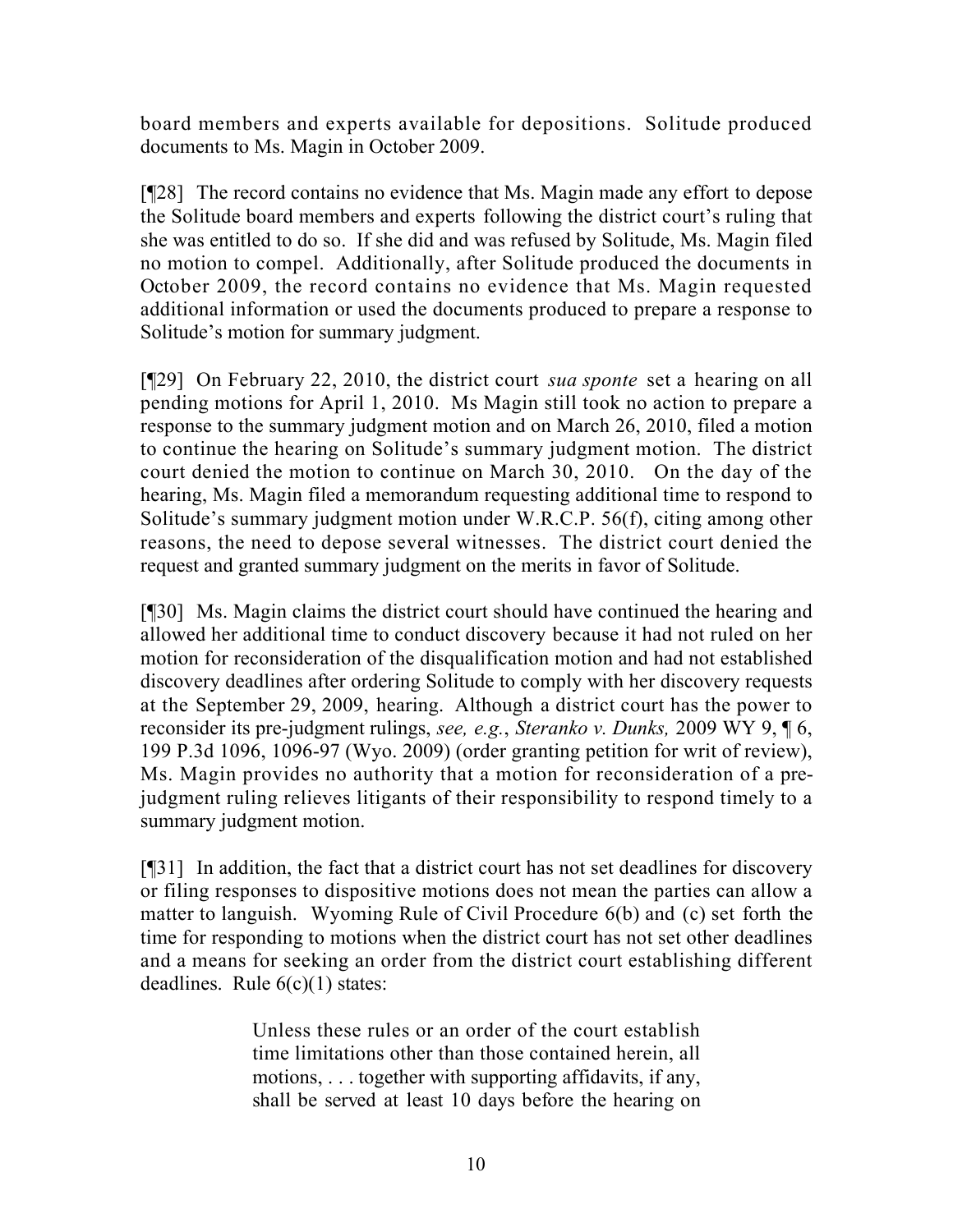the motion. . . . [U]nless the court by order permits service at some other time, a party affected by the motion may serve a response, together with affidavits, if any, at least three days prior to the hearing on the motion or within 20 days after service of the motion, whichever is earlier. Unless the court by order permits service at some other time, the moving party may serve a reply, if any, at least one day prior to the hearing on the motion or within 15 days after service of the response, whichever is earlier. Unless the court otherwise orders, any party may serve supplemental memoranda or rebuttal affidavits at least one day prior to the hearing on the motion.

*See also*, *Kruckenberg v. Ding Masters, Inc.,* 2008 WY 40, ¶ 15, 180 P.3d 895, 900 (Wyo. 2008). Ms. Magin's claim that the summary judgment hearing should have been continued because the district court had not set specific deadlines ignores the requirements of the rules of civil procedure. If Ms. Magin wanted different deadlines set, she should have filed a motion asking for them.<sup>3</sup> In addition, nearly six weeks passed between the February 22, 2010, order setting the summary judgment hearing and the actual hearing on April 1, 2010, during which Ms. Magin could have prepared a response to Solitude's summary judgment motion.

[¶32] Ms. Magin also claimed she was entitled to additional time to conduct discovery under W.R.C.P. 56(f):

> Should it appear from the affidavits of a party opposing the motion that the party cannot for reasons stated present by affidavit facts essential to justify the party's opposition, the court may refuse the application for judgment or may order a continuance to permit affidavits to be obtained or depositions to be taken or discovery to be had or may make such other order as is just.

In *Jacobson*, ¶¶ 11-15, 160 P.3d at 657-58, we agreed with the district court that a litigant cannot use Rule 56(f) to excuse his failure to move forward with

 $\overline{a}$ 

 $3<sup>3</sup>$  At the September 29, 2009, hearing the district court generally stated various time periods for discovery in terms of the number of days each party should have to comply and/or respond, without establishing any particular deadlines. Although the judge directed Mr. Ford to prepare an order, the record does not contain an order memorializing the district court's ruling or setting any deadlines.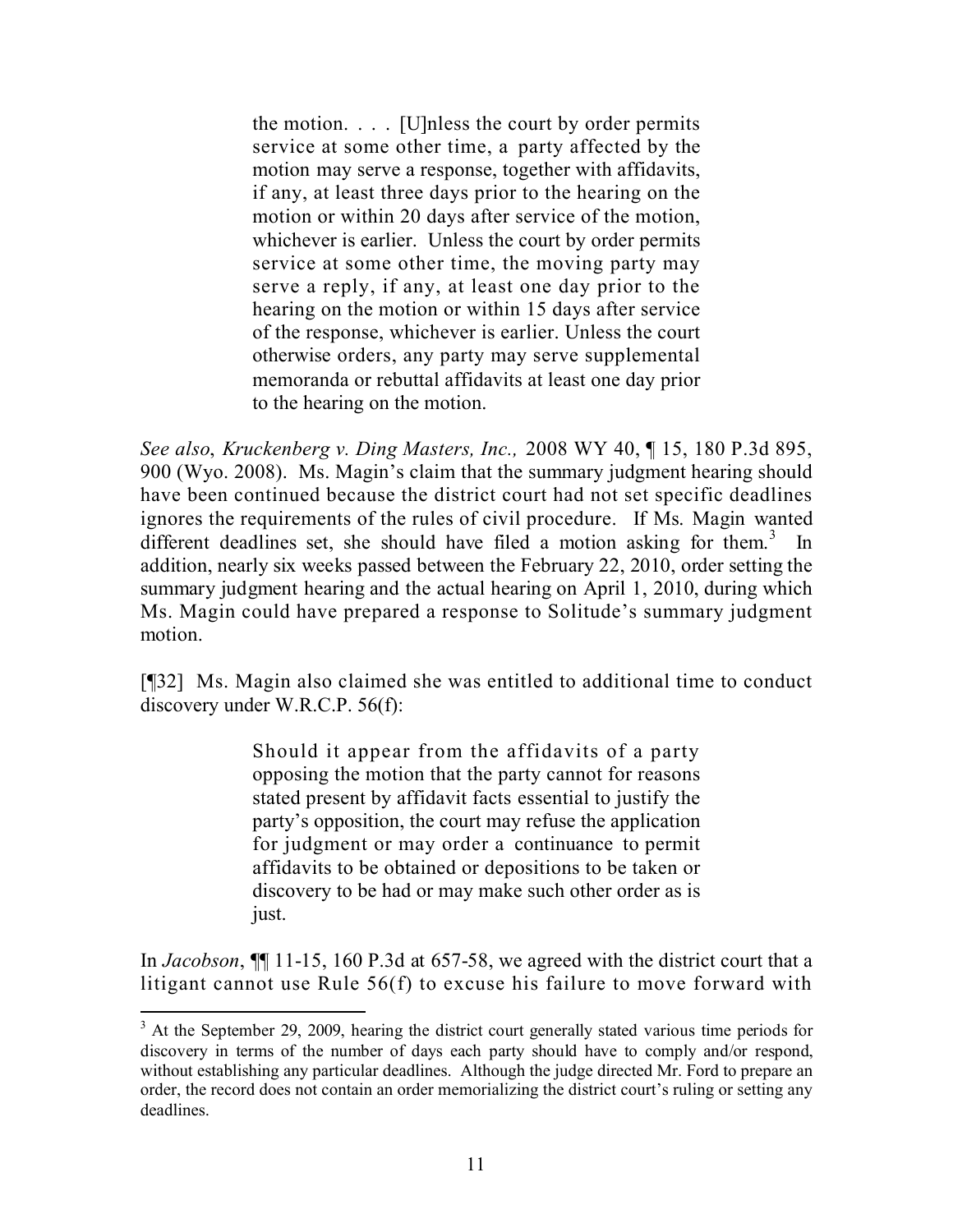discovery, etc. and forestall summary judgment when he has had ample time to conduct discovery and respond to a summary judgment motion. Ruling that the district court did not abuse its discretion when it denied Jacobson's motion for enlargement of time to respond to Cobb's summary judgment motion, we distinguished *Abraham*. In that case*,* we held that the district court abused its discretion by refusing to continue the summary judgment hearing when the discovery deadline had not expired and the defendant had not been given adequate time to respond to the summary judgment motion. *Id.,* ¶ 19, 101 P.3d at 455.

[¶33] The present case is more similar to *Jacobson* than to *Abraham.* Ms. Magin did not establish that she had insufficient time to obtain the necessary discovery or that she had a valid reason for being unable to present facts essential to her position. She had over six months from the time the district court granted her discovery requests until the summary judgment hearing was held. Even after the denial of her motion for disqualification, she had four months to prepare. Ms. Magin simply ignored her obligations to move forward with discovery and present a response to Solitude's summary judgment motion.

[¶34] In denying Ms. Magin's request for a continuance and granting Solitude's motion for summary judgment, the district court specifically stated that it was relying on the principles set forth in W.R.C.P. 1:

> These rules govern procedure in all courts of record in the State of Wyoming, in all actions, suits or proceedings of a civil nature and in all special statutory proceedings except as provided in Rule 81. **They shall be construed and administered to secure the just, speedy, and inexpensive determination of every action**.

(Emphasis added.) The district court acted well within its discretion and consistent with the letter and spirit of the rules. Considering the extended procedural history in this case, we conclude the district court did not abuse its discretion by denying the motion for a continuance or refusing Ms. Magin additional time to respond to the summary judgment motion under Rule 56(f).

## *C. Summary Judgment Rulings*

[¶35] Summary judgments are governed by W.R.C.P. 56(c), which states in pertinent part:

The judgment sought shall be rendered forthwith if the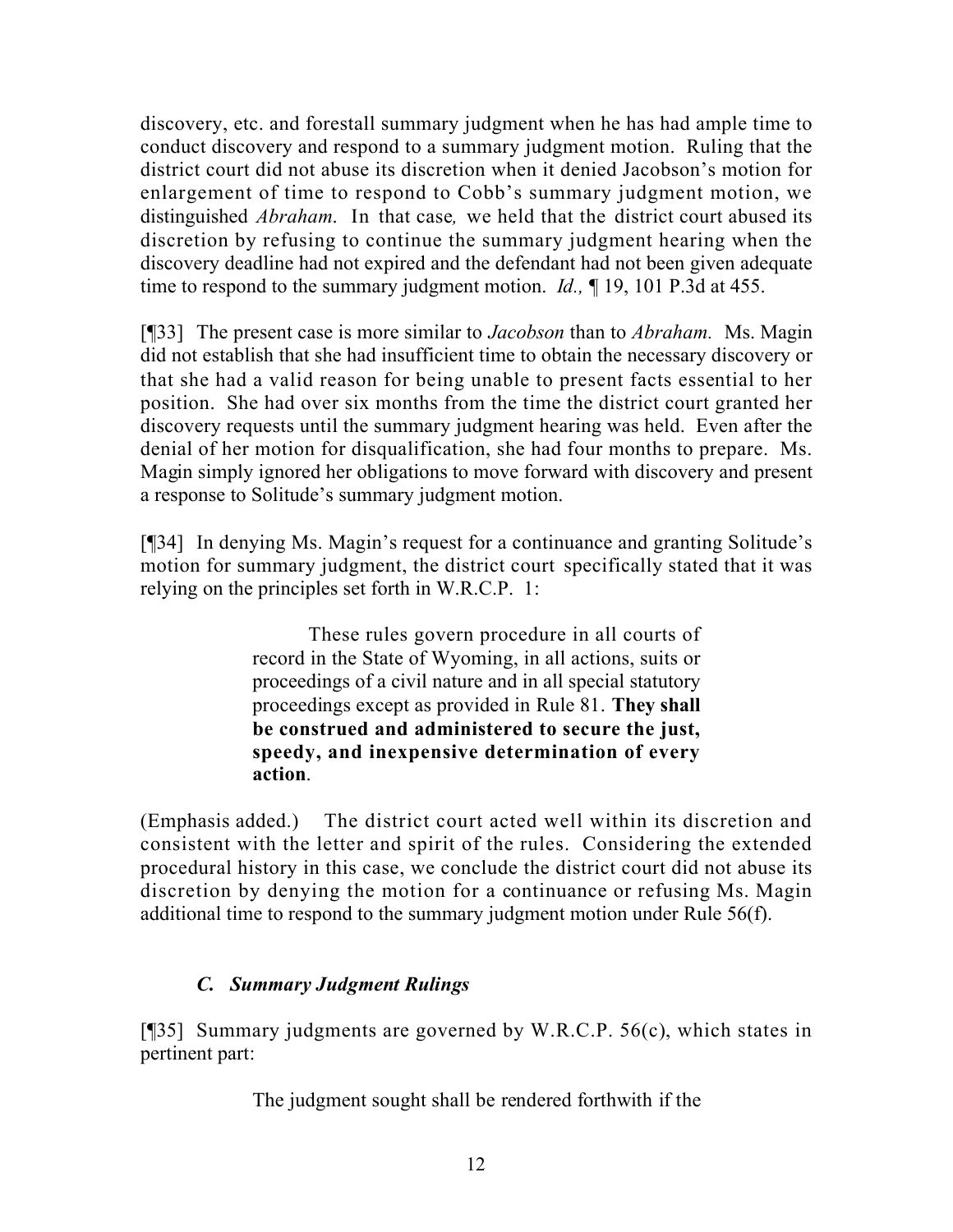pleadings, depositions, answers to interrogatories, and admissions on file, together with the affidavits, if any, show that there is no genuine issue as to any material fact and that the moving party is entitled to a judgment as a matter of law.

We review a summary judgment *de novo*, using the same materials and following the same standards as the district court. "We examine the record from the vantage point most favorable to the party opposing the motion, and we give that party the benefit of all favorable inferences which may fairly be drawn from the record." *Hasvold v. Park County School Dist. No. 6,* 2002 WY 65, ¶ 11, 45 P.3d 635, 637- 38 (Wyo. 2002), quoting *Four Nines Gold, Inc. v. 71 Constr., Inc.,* 809 P.2d 236, 238 (Wyo.1991). *See also*, *Alpine Lumber Co. v. Capital West Nat'l Bank,* 2010 WY 62, ¶ 5, 231 P.3d 869, 870-71 (Wyo. 2010).

[¶36] The respective obligations of summary judgment opponents were described in *Hatton v. Energy Electric Co.,* 2006 WY 151, ¶ 9, 148 P.3d 8, 12-13 (Wyo. 2006), quoting *Cook v. Shoshone First Bank,* 2006 WY 13, ¶ 12, 126 P.3d 886, 890 (Wyo. 2006):

> The party requesting a summary judgment bears the initial burden of establishing a *prima facie* case for summary judgment. If he carries his burden, "the party who is opposing the motion for summary judgment must present specific facts to demonstrate that a genuine issue of material fact exists." *Id.* We have explained the duties of the party opposing a motion for summary judgment as follows:

After a movant has adequately supported the motion for summary judgment, the opposing party must come forward with competent evidence admissible at trial showing there are genuine issues of material fact. The opposing party must affirmatively set forth material, specific facts in opposition to a motion for summary judgment, and cannot rely only upon allegations and pleadings . . ., and conclusory statements or mere opinions are insufficient to satisfy the opposing party's burden.

*See also*, *Fayard v. Design Committee of the Homestead Subdivision,* 2010 WY 51, ¶ 21, 230 P.3d 299, 305 (Wyo. 2010).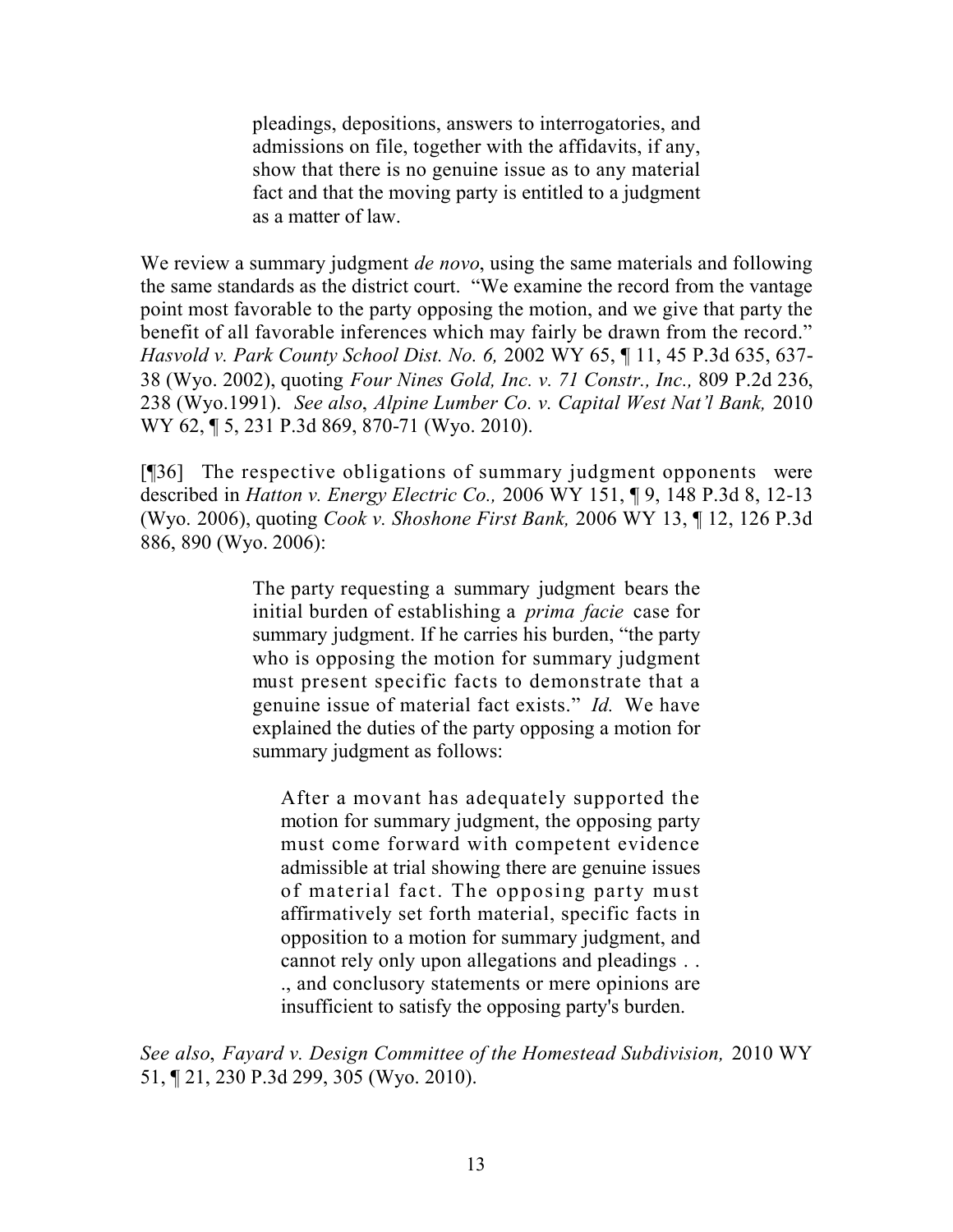[¶37] The district court granted Solitude summary judgment on the issue of the validity of the covenants.<sup>4</sup> Solitude's summary judgment documents included copies of the Solitude subdivision covenants stamped with the county clerk's recording information and Ms. Magin's deed showing her lot as being part of the subdivision. Those documents established a prima facie case that the covenants encumbered Ms. Magin's property. She did not present any evidence or affidavits in response to Solitude's summary judgment motion to raise a genuine issue of material fact as to the validity of the covenants. Moreover, in an earlier motion for partial summary judgment, Ms. Magin cited to the original covenants without any suggestion that they were not valid. She stated that the determination of whether the conditions on her property violated the covenants was "simply a legal interpretation of the contract between the parties." We conclude, therefore, that Solitude established the validity of the covenants as a matter of law and summary judgment was appropriate on that issue.

[¶38] The district court also ruled that Solitude was entitled to summary judgment on its claims that the conditions on Ms. Magin's property violated the covenants. The covenants require that all fences must meet certain conditions and be approved by the Site Committee and state that nuisances are prohibited and no trash or rubbish "shall be collected, placed or permitted to remain on any lot[.]" Solitude presented the affidavit of the chairman of the Solitude Site Committee and board member, Dan Clancy, in which he averred that he had reviewed evidence of the conditions on Ms. Magin's property and the Site Committee records and concluded that she had erected fences or screens on her property that were not approved by the Site Committee. Solitude also presented an affidavit from William Collins, a consultant in land development regulations and use restrictions. He stated that he inspected Ms. Magin's property on June 10, 2009, took photographs of the conditions upon the property and reviewed the covenant documents. He concluded there were "numerous items of fencing and screening" on Ms. Magin's property that did not comply with the covenants. He also stated:

> I . . . observed numerous instances of brush having been collected and stacked in rows on several locations on the property. The Covenants prohibited trash, rubbish or other unsightly items to be collected, placed or permitted to remain on the property. Such stacks of brush are, in my opinion, a violation of the Declaration of Covenants, Conditions and Restrictions.

 $\overline{a}$ <sup>4</sup> Ms. Magin specifically challenged the validity of the attorney fees amendment to the covenants. We will address that issue, *infra.*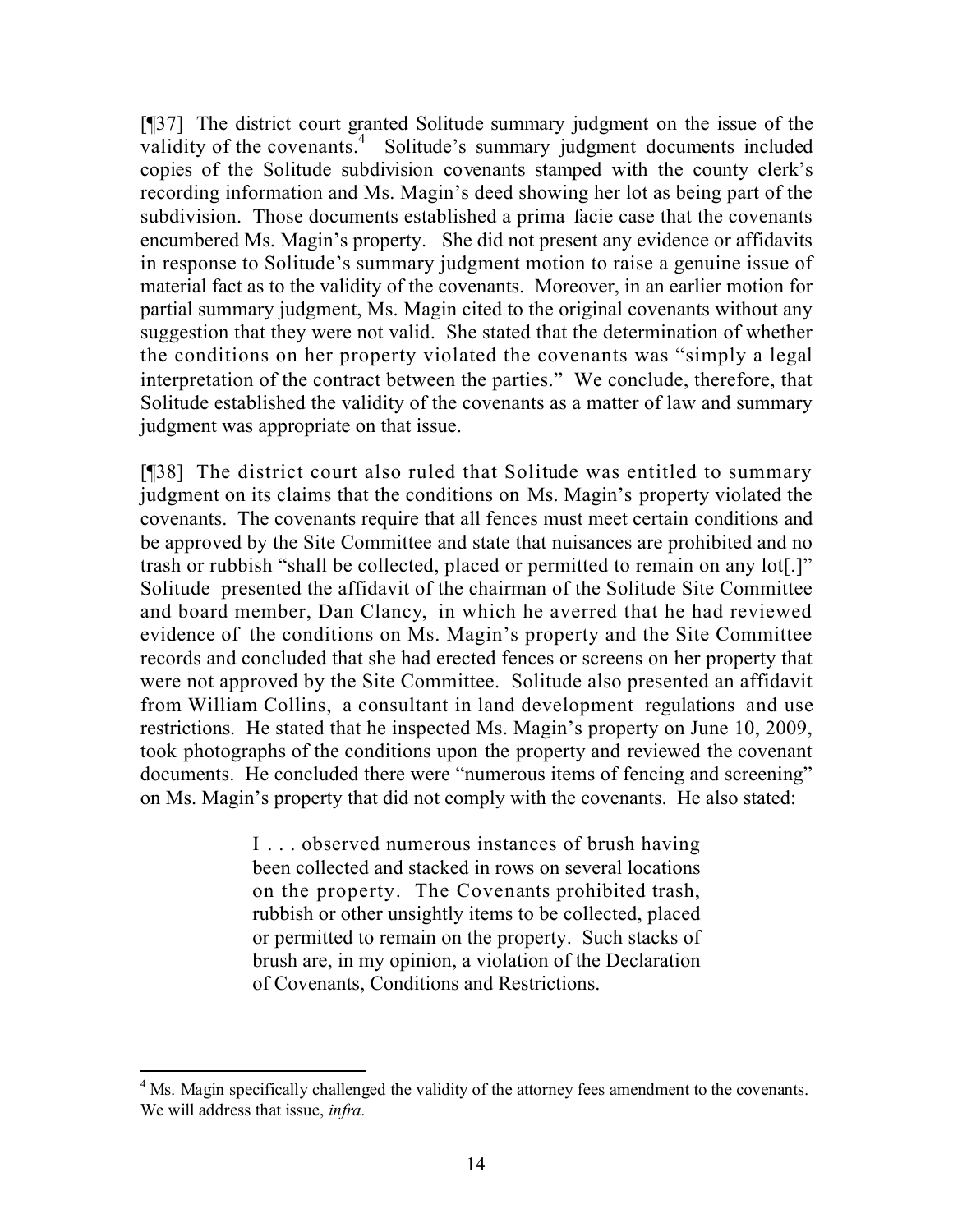Mr. Collins' photographs of the conditions on Ms. Magin's property were attached to his affidavit and report.

[¶39] Solitude's submissions established a prima facie case that the conditions on Ms. Magin's property violated the covenants. Ms. Magin filed no substantive response to Solitude's motion for summary judgment, and, thus, failed to raise any genuine issue of material fact regarding the violations of the covenants. The district court properly granted Solitude's motion for summary judgment under Rule 56 and ruled that Ms. Magin must bring her property into compliance with the covenants.

## *D. Award of Attorney Fees*

[¶40] The district court awarded attorney fees to Solitude, which included fees paid to both firms that represented it in the present matter against Ms. Magin. An award of attorney fees will not be disturbed unless the district court abused its discretion. *City of Gillette v. Hladky Constr., Inc.,* 2008 WY 134, ¶ 109, 196 P.3d 184, 212 (Wyo. 2008). In determining whether the district court abused its discretion, "the ultimate issue is whether the court could reasonably conclude as it did." *Id.* 

[¶41] Wyoming follows the American rule regarding recovery of attorney fees, meaning that each party is generally responsible for its own attorney fees. *Cline v. Rocky Mountain, Inc.,* 998 P.2d 946, 949 (Wyo. 2000). Nevertheless, a prevailing party may be reimbursed for its attorney fees under a contractual or statutory provision which allows for fee shifting. *Id.* The award in this case was based upon an amendment to the Solitude covenants which stated:

> Any lot owner who violates these Covenants further agrees to pay all costs incurred by the Association, Site Committee or any lot owner in enforcing these Covenants, including a reasonable attorney's fee whether or not suit is actually filed.

[¶42] In the order granting summary judgment, the district court ruled that Ms. Magin's property was "subject to" all of the covenants, including the attorney fees provision. Ms. Magin argues vigorously that there was an issue of material fact as to whether the attorney fees provision was properly adopted. However, all of the material she submitted in an attempt to create an issue of fact was filed late and in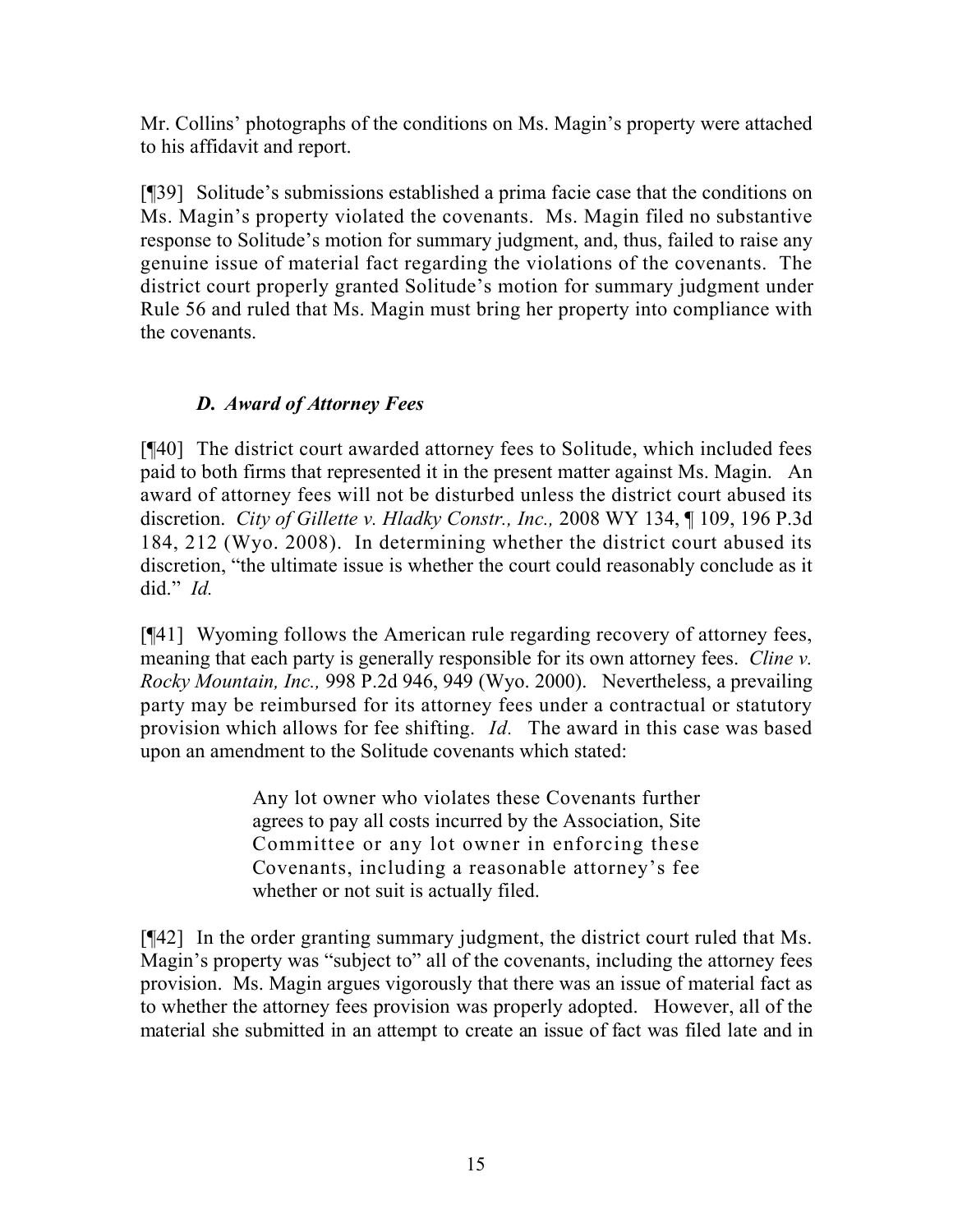a form that failed to comply with the requirement of Rule 56(e) to set forth specific facts. $5$ 

[¶43] Even if we consider the merits of Ms. Magin's argument, she did not establish a genuine issue of material fact as to the validity of the attorney fees provision. As we stated earlier, Solitude established its prima facie case by filing copies of the covenants and the amendments stamped with the county clerk's recording information. The amended covenant which provided for attorney fees stated that it was adopted in accordance with the covenant procedures, which required passage by an affirmative vote of two-thirds of the lot owners. Ms. Magin presents a convoluted argument that the attorney fees amendment could not be approved by a vote of two-thirds of the lot owners because there was insufficient proof that a prior 2006 amendment to the covenants which reduced the percentage of affirmative votes required for amendment from three-quarters to two-thirds was properly adopted.

[¶44] As part of her request for additional time to respond to Solitude's summary judgment motion, Ms. Magin claimed that she served requests for admissions on Solitude in September 2008 and those requests were never answered and were, therefore, deemed admitted.<sup>6</sup> The requests stated:

> REQUEST FOR ADMISSION NO. 1: Admit that Plaintiffs do not pos[s]ess the original ballots to support the March, 2006 First Amendment to Paragraph 32 of the Solitude Homeowners Association Covenants, Conditions and Restrictions, by the affirmative vote of seventy-five (75%) of the then current members of the Solitude Homeowners **Association**

> REQUEST FOR ADMISSION NO. 2: Admit that Plaintiff is relying solely on a vote tally of the March, 2006 First Amendment to Paragraph 32 of the

 $\overline{a}$ <sup>5</sup> As part of her response to Solitude's attorney fees motion, Ms. Magin filed seven CDs including electronic copies of the voluminous documents produced by Solitude in discovery. She also filed an affidavit from a professional community association manager stating that Solitude did not follow the proper procedures in governing the homeowners association or conducting the amendment approval process. She does not, however, discuss these documents on appeal or explain how specific documents support her position that the attorney fee amendment was not properly adopted.

<sup>&</sup>lt;sup>6</sup> Solitude denied being served with the requests for admission and objected to the admissions being raised for the first time at the summary judgment hearing, well over a year after the requests were purportedly served.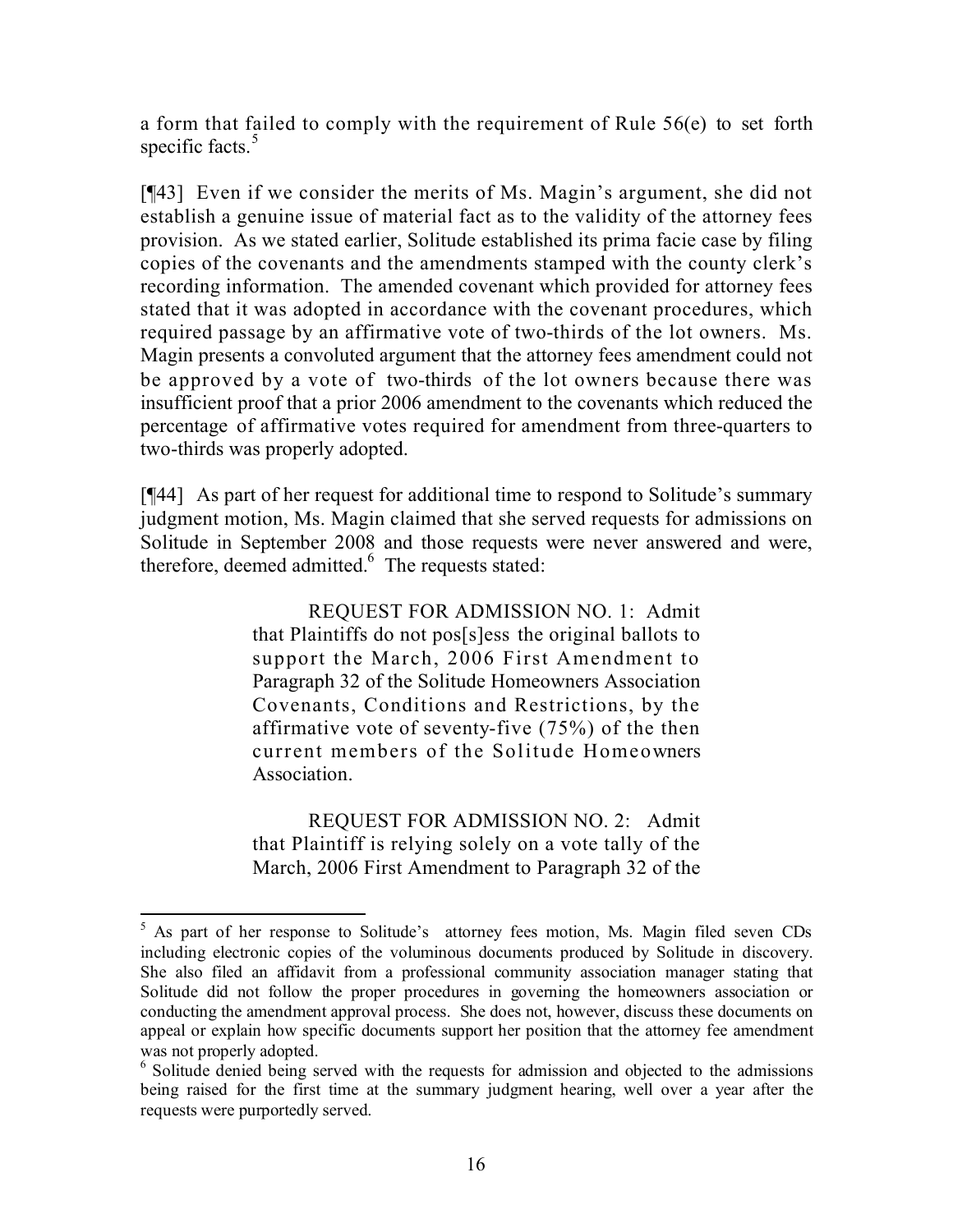Solitude Homeowners Association Covenants, Conditions and Restrictions to assert that the First Amendment [was] approved by the required majority.

REQUEST FOR ADMISSION NO. 3: Admit that the July, 2007, Third Amendment to the Solitude Homeowners Association Covenants, Conditions and Restrictions regarding Paragraph 34 was approved by a vote of 78 "yes" ballots.

According to Ms. Magin, if the 2006 amendment to the covenants was not properly adopted allowing amendment to the covenants by a two-thirds vote rather than the three-quarters required by the original covenants, the 2007 attorney fees provision could not be passed by an affirmative vote of less than three-quarters of the lots owners and seventy-eight affirmative votes did not fulfill that requirement. She claims that Solitude's admission it did not have the ballots to demonstrate the 2006 amendment had passed raised an issue of fact as to the validity of the amendment.

[¶45] Assuming for the sake of argument that the requests were deemed admitted, they are insufficient to raise a genuine issue of material fact as to the validity of the attorney fees provision. Ms. Magin presented no authority or legal argument that the failure to maintain the consents would invalidate the 2006 amendment or any evidence to refute the statement in the recorded document that the amendment was properly adopted. Furthermore, although Ms. Magin claims that the seventyeight affirmative votes received for the attorney fees amendment were insufficient to meet the three-quarters required for passage under the original covenants, she does not direct us to any documents in the record to support her calculation. Thus, without further factual development the admissions do not create a material issue of fact as to the validity of the attorney fees amendment. Ms. Magin ostensibly admitted this deficiency in her proof when she stated in her brief: "The deposition of board members as well as properly answered interrogatories and request[s] would have provided [her] with admissible information that would refute that these amendments were valid." Given our prior holding that the district court did not abuse its discretion by denying her additional time for discovery, we conclude the district court properly ruled as a matter of law that Solitude was entitled to recover its attorney fees for enforcing the covenants.

[¶46] We turn now to the substance of the attorney fees award. The attorney fees provision only allowed Solitude to recover fees for enforcing the covenants. Attorney fees associated with clearing the conflict of interest were not "incurred . . . in enforcing" the covenants. Segregation of fees allowed by the contract from those that are not is required, if possible. *See, e.g*., *Cline,* 998 P.2d at 952; *Jensen*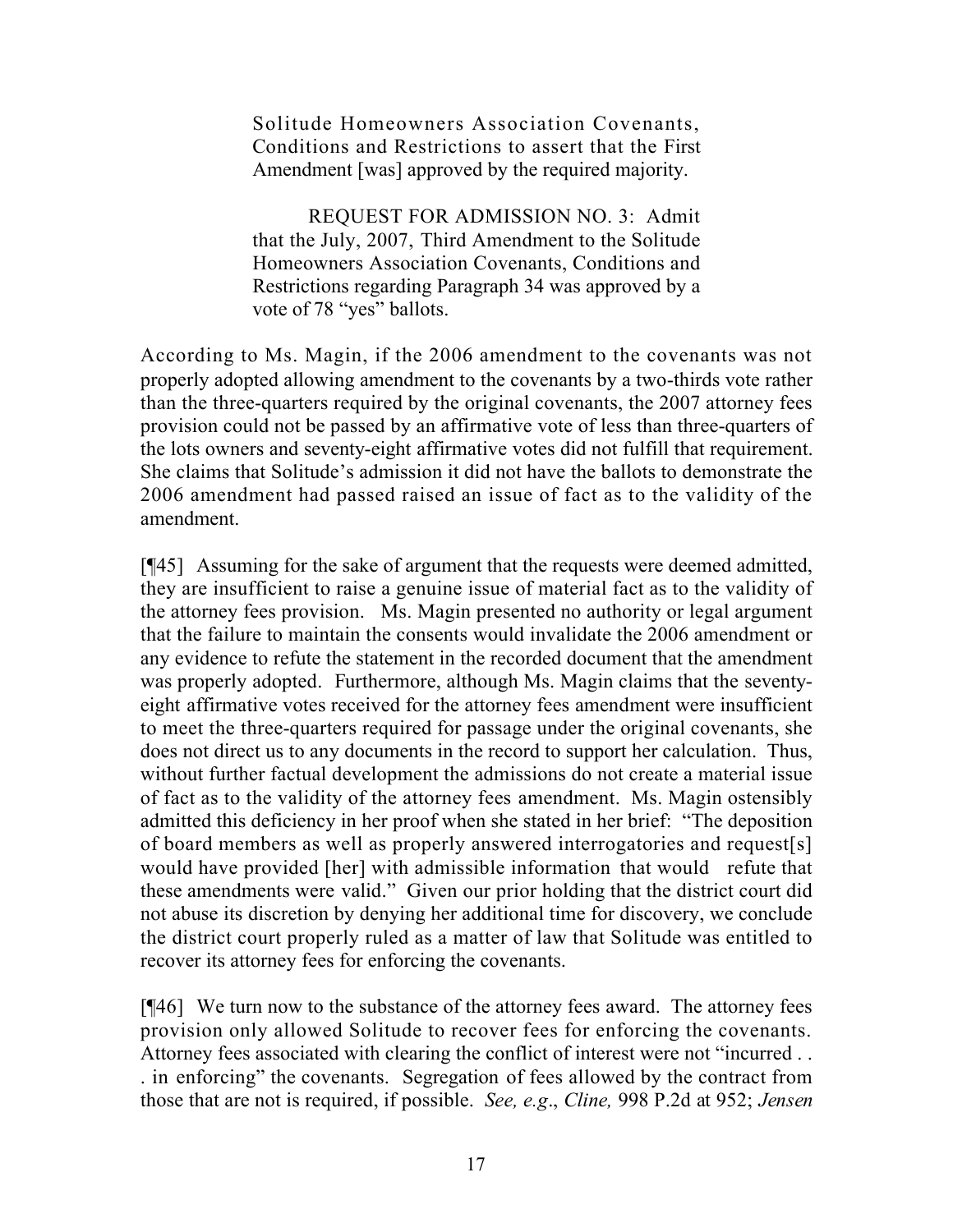*v. Fremont Motors Cody, Inc.,* 2002 WY 173, ¶ 33, 58 P.3d 322, 330 (Wyo. 2002). "Implicit in this directive is the requirement that a party must show segregation is impossible before he may recover for claims for which there is no authorization [for] fee shifting." *Jensen,* ¶ 33, 58 P.3d at 330. When segregation is possible but is not done, the entire fee award is subject to reversal. *Id.*; *Cline,* 998 P.2d at 952.

[¶47] Solitude filed its motion requesting fees of over \$47,000 and included copies of the attorney time sheets. Mr. Ford's very first time entry addressed the conflict of interest: "conference with Joe and Scott regarding prior representation." Later entries include: "Review Motion to Disqualify MM&G; conference with JFM regarding same;" "Draft response to Defendant's Motion to Disqualify Counsel;" "Draft affidavit of Joseph F. Moore; revise response to Motion to Disqualify;" "Conference with JFM; revise JFM affidavit." Thus, the record shows that fees beyond those authorized by the covenants were included in the request and were allowed by the district court in the attorney fees award.

[¶48] Under these circumstances, segregation was obviously possible and, yet, was not done. In fact, Mr. Ford agreed at oral argument that Solitude was not entitled to recover the fees associated with clearing the conflict. The district court improperly approved Solitude's attorney fees request without requiring segregation and thereby abused its discretion. Because segregation was possible but was not done, we reverse the award for all fees generated by Mr. Ford's law firm.

[¶49] There are also equitable reasons to deny Solitude's request that Ms. Magin reimburse it for Mr. Ford's attorney fees. Wyo. Stat. Ann. § 1-14-126(b) (LexisNexis 2009) states that the court may award attorney fees "in its discretion." Forfeiture of attorney fees is recognized as one of the remedies for violating Rule 1.9's prohibition against conflicts of interest*. Simpson*, ¶ 17, 92 P.3d at 287. *See also*, *Burrow v. Arce,* 997 S.W.2d 229, 237-38 (Tex. 1999); *State ex rel. Special Counsel for Discipline of the Nebraska Supreme Court v. Shapiro,* 665 N.W.2d 615, 625-26 (Neb. 2003); *Butler v. Walker,* 932 So.2d 1218, 1221 (Fla. Dist. Ct. App. 2006). This Court stated in *Combs v. Walters,* 518 P.2d 1254, 1255 (Wyo. 1974) (per curiam) that, although a valid contractual provision for recovery of attorney fees is "as much an obligation of the contract as any part of it," attorney fees may be properly disallowed "altogether on the basis that such recovery would be inequitable." *See also*, *Graves v. Burch,* 26 Wyo. 192, 181 P. 354 (Wyo. 1919). It is hard to imagine a circumstance where this principle would apply with greater force than here. Solitude requested that Ms. Magin pay the fees generated by an attorney who had an obvious conflict of interest. It would certainly be inequitable to require her to pay Mr. Ford's fees under these circumstances.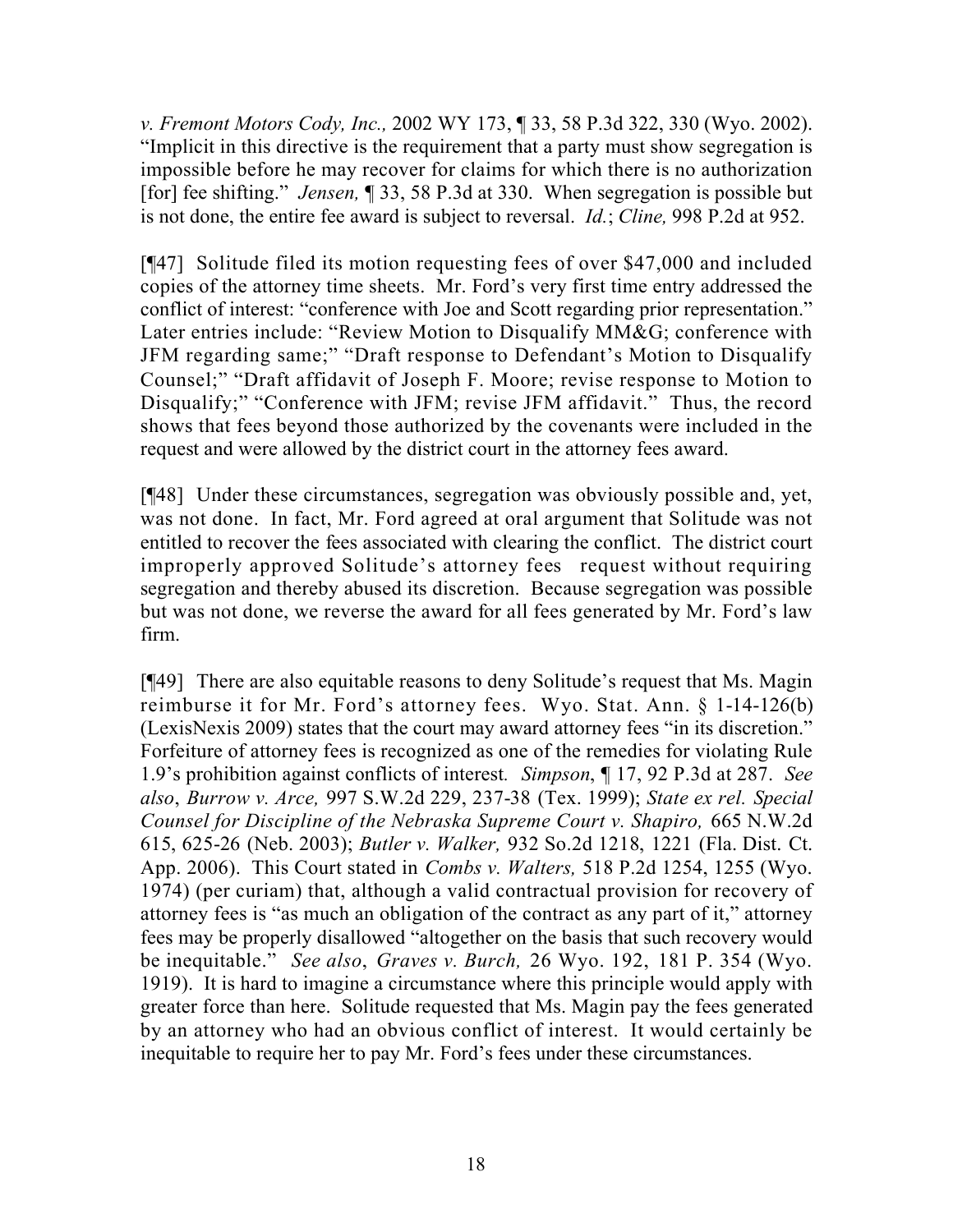[¶50] These reasons justify denial of Solitude's motion to the extent that it requested reimbursement of fees generated by Mr. Ford and his firm. The same rationale does not, however, apply to the award of fees for the work done by the first law firm that represented Solitude. The first firm's portion of the attorney fees award included \$14,647.50 in fees and \$120 in costs. The district court did not abuse its discretion by awarding Solitude fees for the first firm, and that portion of the award is affirmed. The remainder of the award which was attributable to Mr. Ford's firm is reversed.

#### **CONCLUSION**

[¶51] This case is an example of how resolution of a simple dispute can become unduly complicated, expensive and delayed by the attorneys' conduct. The record on appeal discloses endless and unseemly jousting between the attorneys about virtually every aspect of the case. Discovery requests that should have been responded to quickly were unnecessarily opposed by both sides for every little reason imaginable. It took over two years to reach summary judgment, even though there was no real dispute about the facts of the alleged covenant violations, because of the constant bickering between the attorneys. We can only imagine the frustration experienced by the district court, including the two different judges who sat on this case. The district court aptly commented on the attorneys' conduct when it granted Solitude's motion for summary judgment:

> All right, you just cannot read this file and, . . . I guess there's some advantage to having a new judge at some point and some disadvantage, but you just can't read this file without . . . having some degree of regret that things can deteriorate . . . to this sort of level. It's a very sad, sad set of circumstances.

[¶52] Like the district court, we have been frustrated and dismayed by the state of the record and the attitude reflected in the parties' briefs and arguments. While it may be that there are issues or arguments that we did not fully address in this decision, the fault lies with counsel. We have attempted to distill the issues down to those that are determinative.

[¶53] Judge O'Brien's concurring opinion in *Hatch v. State Farm Fire & Casualty Co.,* 930 P.2d 382, 398 (Wyo. 1997) offers some perceptive observations on this type of behavior by attorneys, though his comments were made in the context of a jury trial: